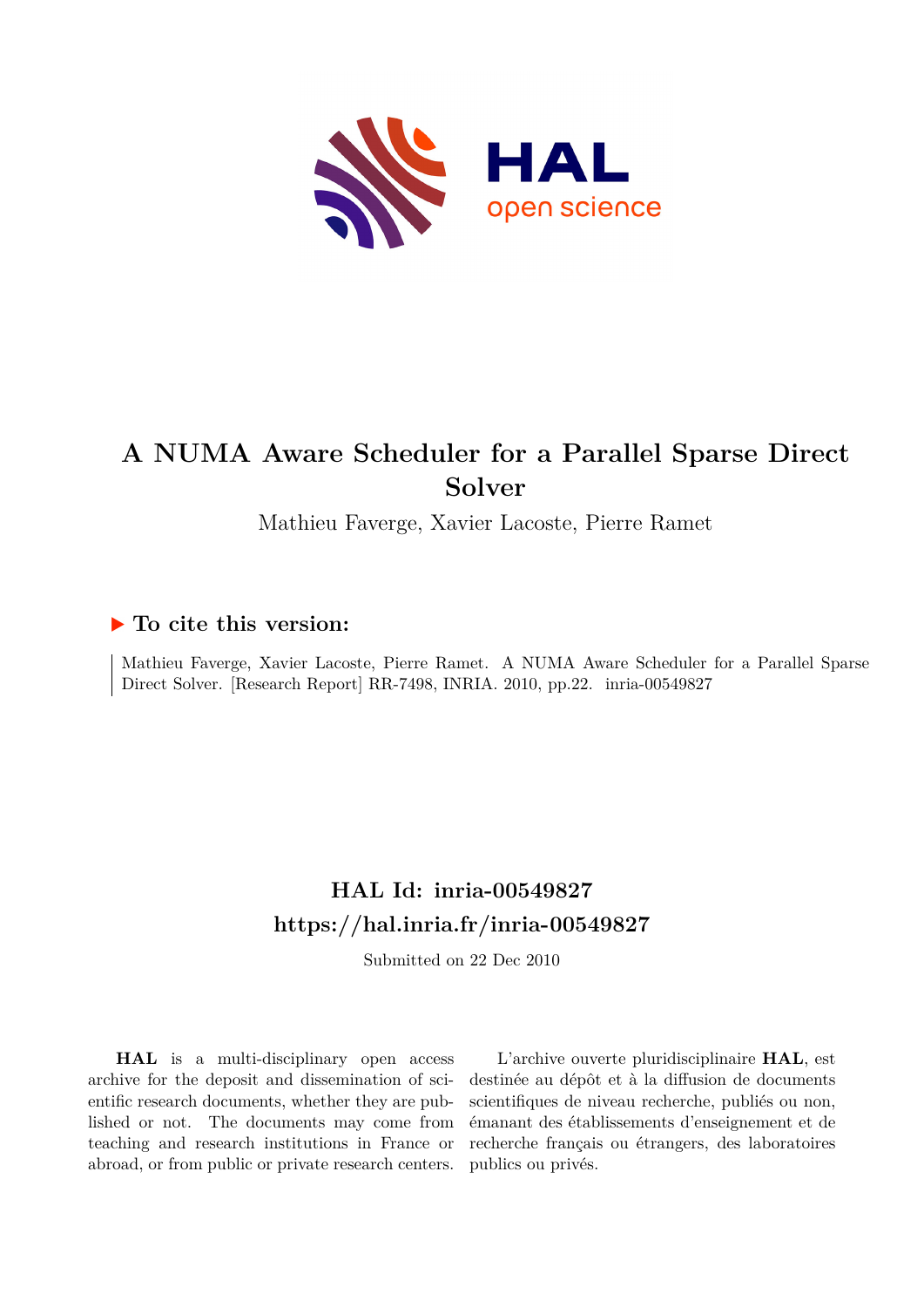

INSTITUT NATIONAL DE RECHERCHE EN INFORMATIQUE ET EN AUTOMATIQUE

# *A NUMA Aware Scheduler for a Parallel Sparse Direct Solver*

Mathieu Faverge — Xavier Lacoste — Pierre Ramet

N° 7498

Mai 2010

Stochastic Methods and Models



ISRN INRIA/RR--7498--FR+ENG UNH+EL--8677--ELYEN IN RESIN 19869-6720 NSSI ISSN 0249-6399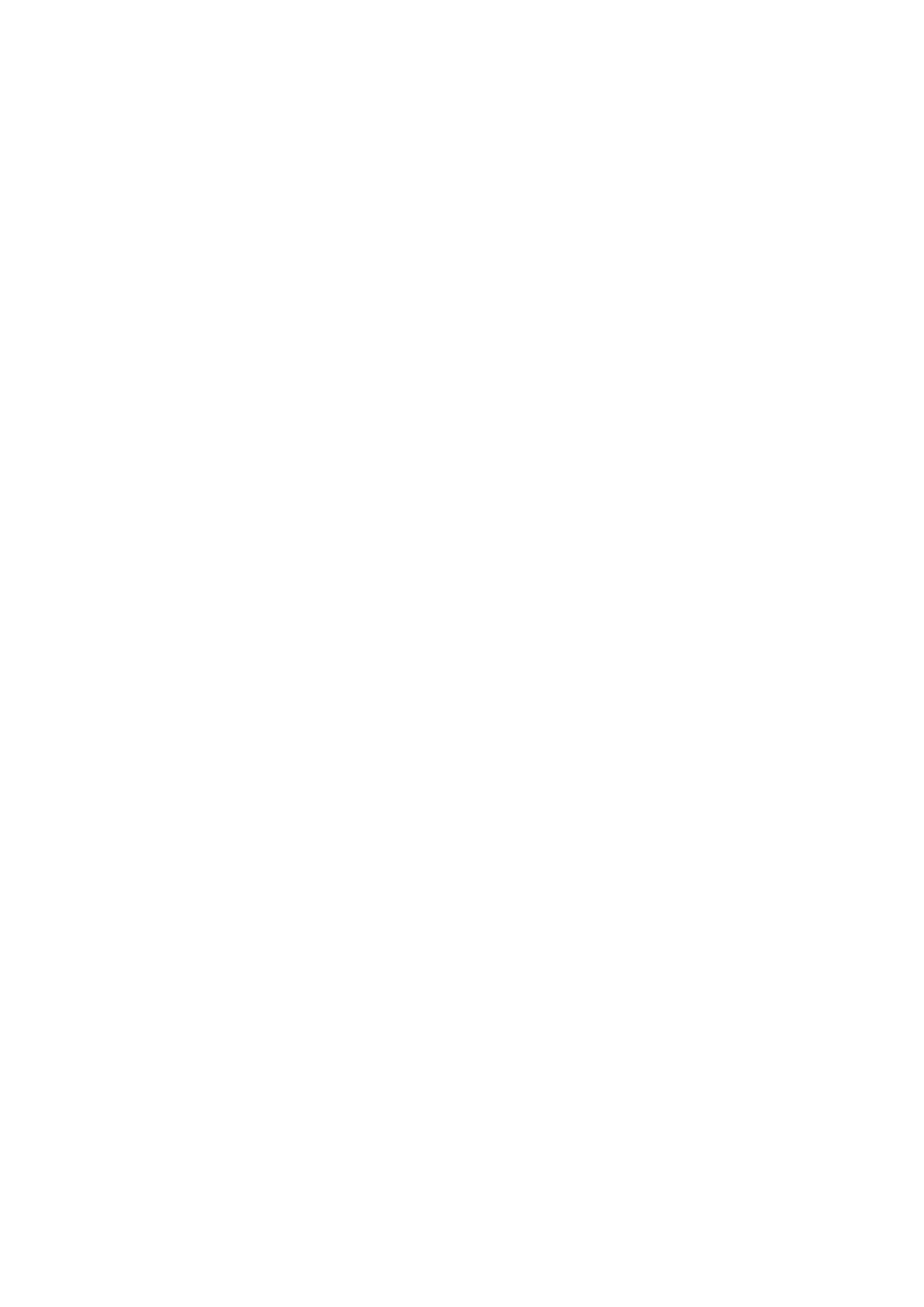

DE RECHERCHE<br>EN INFORMATIQUE ET EN AUTOMATIQUE

# A NUMA Aware Scheduler for a Parallel Sparse Direct Solver

Mathieu Faverge , Xavier Lacoste , Pierre Ramet

Theme : Stochastic Methods and Models Applied Mathematics, Computation and Simulation Equipe-Projet Bacchus ´

Rapport de recherche n° 7498 — Mai  $2010 - 19$  $2010 - 19$  pages

Abstract: Over the past few years, parallel sparse direct solvers made significant progress and are now able to solve efficiently industrial three-dimensional problems with several millions of unknowns. To solve efficiently these problems, PASTIX and WSMP solvers for example, provide an hybrid MPI-thread implementation well suited for SMP nodes or multi-core architectures. It enables to drastically reduce the memory overhead of the factorization and improve the scalability of the algorithms. However, today's modern architectures introduce new hierarchical memory accesses that are not handle in these solvers. We present in this paper three improvements on PaStiX solver to improve the performance on modern architectures : memory allocation, communication overlap and dynamic scheduling and some results on numerical test cases will be presented to prove the efficiency of the approach on NUMA architectures.

Key-words: sparse direct solver, NUMA architecture, multi-cores, dynamic scheduling

This work is supported by the ANR grants 06-CIS-010 SOLTICE ([http://solstice.](http://solstice.gforge.inria.fr/) [gforge.inria.fr/](http://solstice.gforge.inria.fr/)) and 05-CIGC-002 NUMASIS (<http://numasis.gforge.inria.fr/>)

Centre de recherche INRIA Bordeaux – Sud Ouest Domaine Universitaire - 351, cours de la Libération 33405 Talence Cedex Téléphone : +33 5 40 00 69 00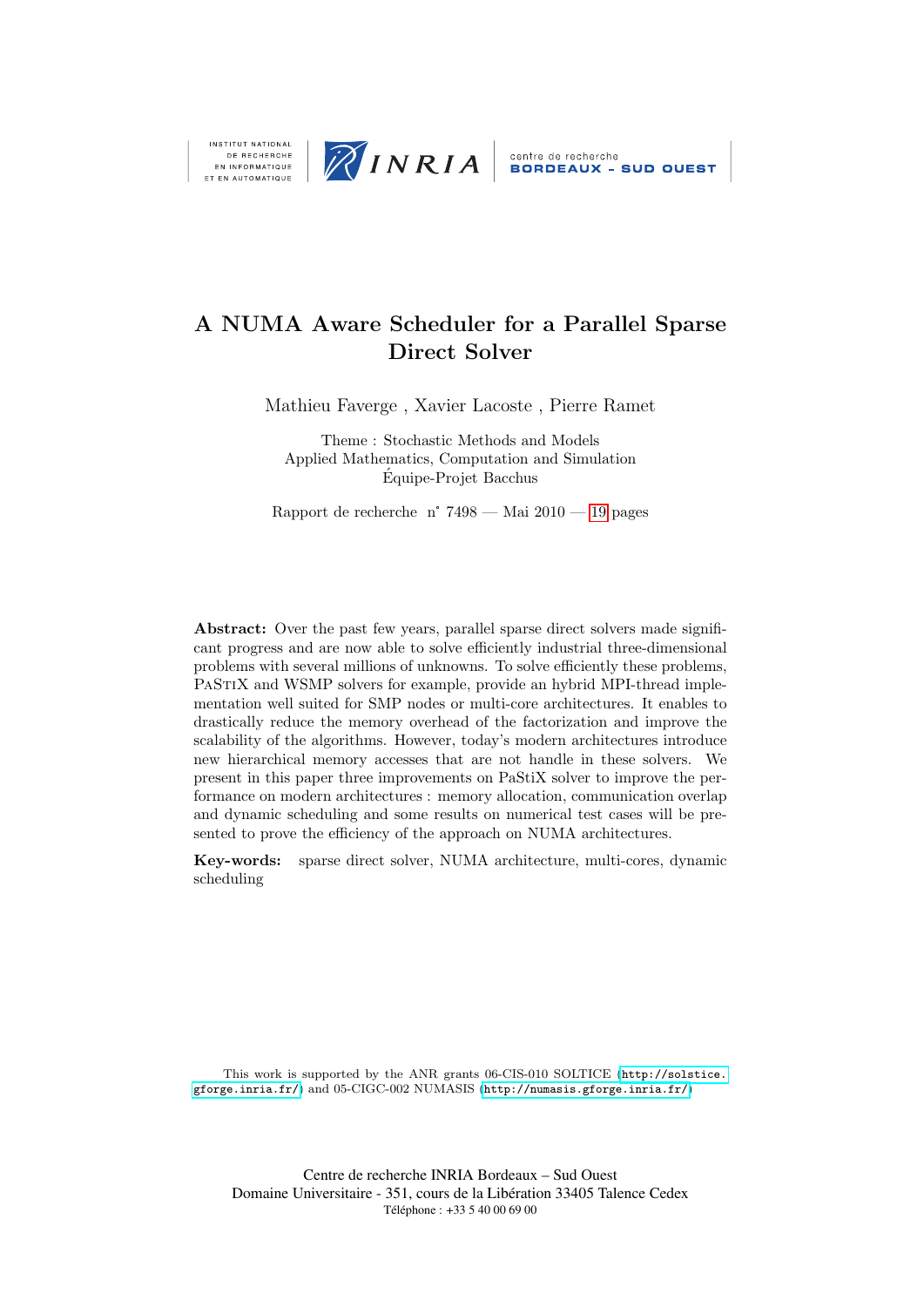# Un ordonnanceur pour solveur direct creux parallèle adapté aux architectures NUMA

 ${\bf R}$ ésumé : Pas de résumé

Mots-clés : solveur direct creux, architecture NUMA, multi-cœurs, ordonnancement dynamique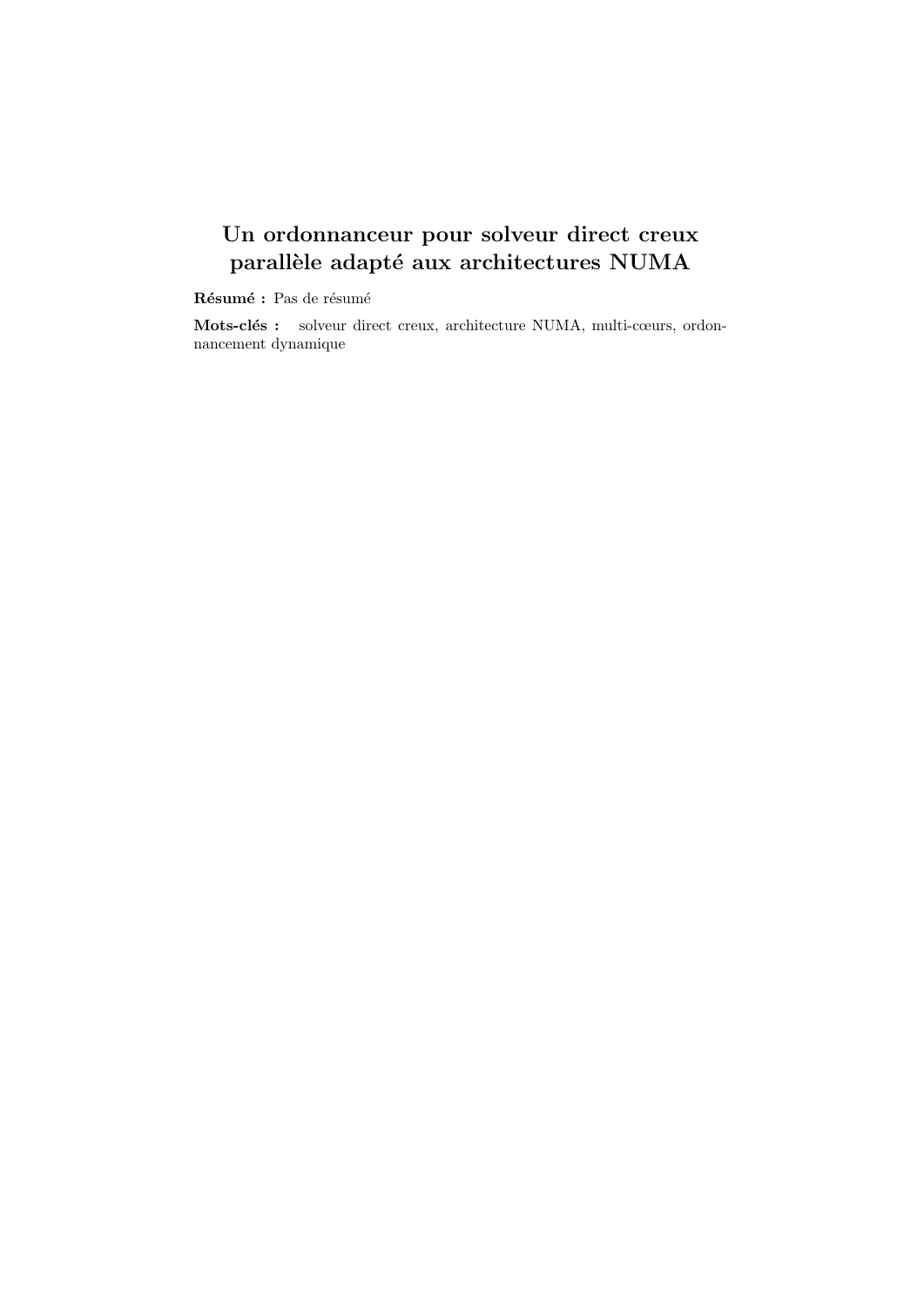## <span id="page-5-0"></span>1 Introduction

Over the past few years, parallel sparse direct solvers have made significant progress [\[1,](#page-19-0) [4,](#page-20-0) [6,](#page-20-1) [10\]](#page-20-2). They are now able to solve efficiently real-life threedimensional problems with several millions of equations. Nevertheless, the need of a large amount of memory is often a bottleneck in these methods. To control memory overhead, the authors presented in [\[8\]](#page-20-3) a method which exploits the parallel blockwise algorithmic approach used in the framework of high performance sparse direct solvers. The goal was to develop a robust and parallel incomplete factorization based on preconditioners for iterative solvers. But for some applications, direct solvers remain a generic and successful approach. Since the last decade, most of the supercomputer architectures are based on clusters of SMP (Symmetric Multi-Processor) nodes. In [\[7\]](#page-20-4), the authors proposed a hybrid MPI-thread implementation of a direct solver that is well suited for SMP nodes or modern multi-core architectures. This technique allows to treat large 3D problems where the memory overhead due to communication buffers was a bottleneck to the use of direct solvers. Thanks to this MPI-thread coupling, our direct solver PaStiX has been successfully used by the French Nuclear Agency (CEA) to solve a symmetric complex sparse linear system arising from a 3D electromagnetism code with more than 83 millions unknowns on the TERA-10 CEA supercomputer. Solving this system required about 5 Petaflops (in double precision) and the task was completed in about 5 hours on 768 processors. To our knowledge, a system of this size and this kind has never been solved by a direct solver.

New NUMA (Non Uniform Memory Access) architectures have an important effect on memory access costs, and introduce contentions problems which do not exist on SMP nodes. Thus, the main data structure of our targeted application have been modified to be more suitable for NUMA architectures. A second modification, relying on overlapping opportunities, allows us to split computational or communication tasks and to anticipate as much as possible the data receptions. We also introduce a simple way of dynamically schedule an application based on a dependency tree while taking into account NUMA effects. Results obtained with these modifications are illustrated by showing performances of the PaStiX solver on different platforms and matrices.

After a short description of architectures and matrices used for numerical experiments, we study data allocation and placement taking into account NUMA effects. Section [4](#page-12-0) focuses on the improvement of the communication overlap as a preliminary work for a dynamic scheduler. Finally, a dynamic scheduler is described and evaluated on the PASTIX solver for various test cases.

### <span id="page-5-1"></span>2 Experimental platforms and test cases

Two NUMA (Non Uniform Memory Access) and one SMP (Symmetric Multi-Processor) platforms have been used in this work :

❼ The first NUMA platform, see Figure [1\(a\),](#page-6-0) denoted as "NUMA8" in the remaining of this paper, is a cluster of ten nodes interconnected by an Infiniband network. Each node is made of four Dual-Core AMD Opteron(tm) processors interconnected by HyperTransport. The system memory amounts to 4GB per core giving a total of 32GB.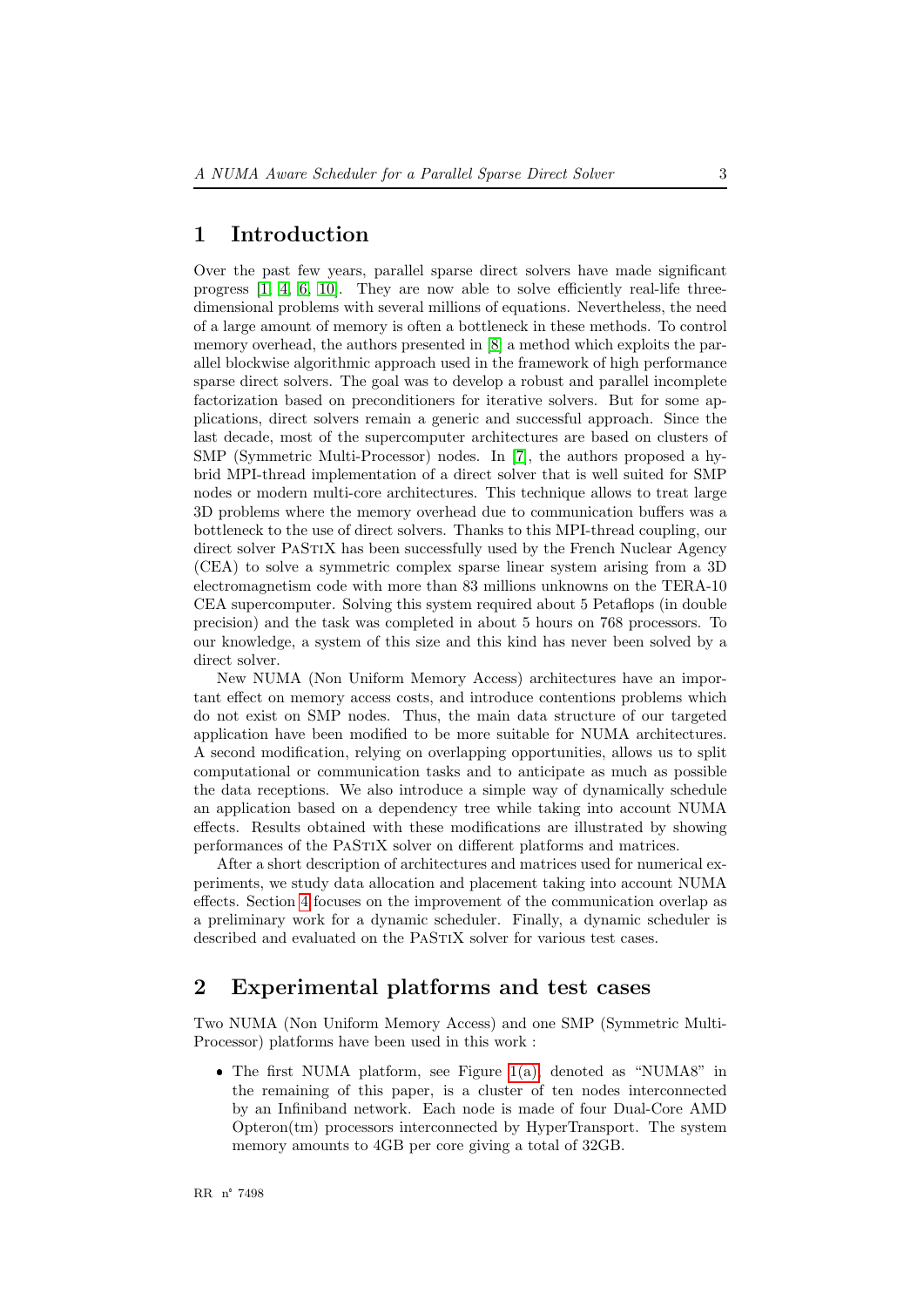<span id="page-6-1"></span><span id="page-6-0"></span>

<span id="page-6-2"></span>Figure 1: Architectures used for benchmarks

- ❼ The second NUMA architecture, see Figure [1\(b\),](#page-6-1) called "NUMA16", is a single node of eight Dual-Core AMD Opteron(tm) processors with 64GB of memory.
- The SMP platform is a cluster of six IBM p575 nodes, see Figure  $1(c)$ , called "SMP16". These nodes are interconnected by an IBM Federation network. Four blocks of four Power5 with 8GB are installed in each node. However, the memory available is limited to 28GB by the system.

Tests on NUMA effects have been performed on the three platforms and tests on communications have been performed on the IBM Federation network and on the Infiniband network with respectively the IBM MPI implementation and Mvapich2 that support the MPI THREAD MULTIPLE threading model.

Our research targeted the parallel sparse direct solver PASTIX which uses a hybrid MPI-Threads implementation. Improvements made on the solver have been tested on a set of eight matrices described in the Table [1.](#page-7-0) All matrices are double precision real matrices with the exception of the last one (HALTERE)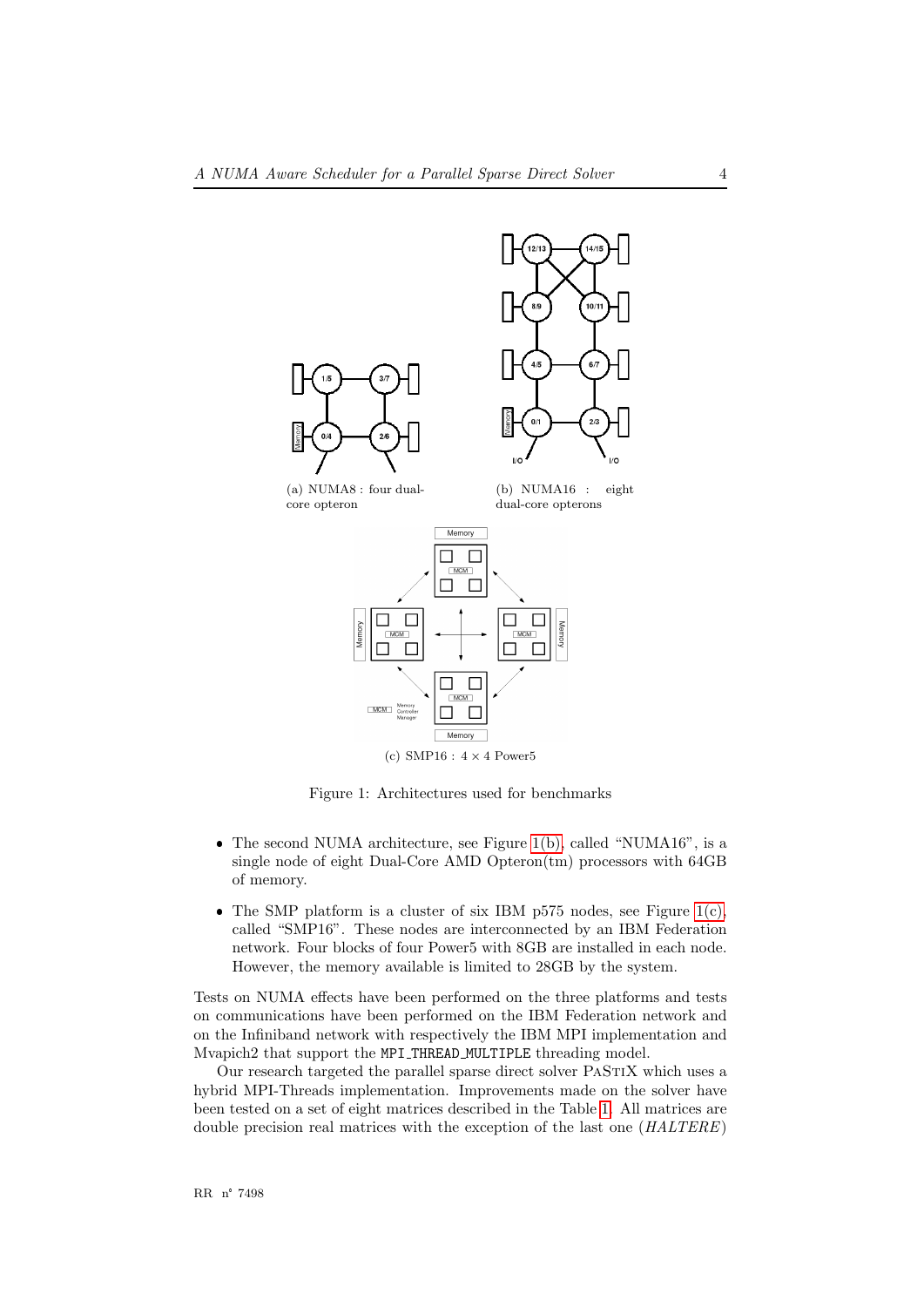| Name               | Columns   | $NNZ_A$       | $NNZ_L$       | OPC.            |
|--------------------|-----------|---------------|---------------|-----------------|
| MATR <sub>5</sub>  | 485 597   | 24 233 141    | 1 361 345 320 | $9.84422e+12$   |
| AUDI               | 943 695   | 39 297 771    | 1 144 414 764 | $5.25815e+12$   |
| NICE <sub>20</sub> | 715 923   | 28 066 527    | 1 050 576 453 | $5.19123e + 12$ |
| <b>INLINE</b>      | 503 712   | 18 660 027    | 158 830 261   | $1.41273e + 11$ |
| NICE <sub>25</sub> | 140 662   | 2 914 634     | 51 133 109    | $5.26701e+10$   |
| <b>MCHLNF</b>      | 49 800    | 4 136 484     | 45 708 190    | $4.79105e+10$   |
| <b>THREAD</b>      | 29 736    | 2 2 4 9 8 9 2 | 25 370 568    | $4.45729e+10$   |
| <b>HALTERE</b>     | 1 288 825 | 10 476 775    | 405 822 545   | $7.62074e + 11$ |

 $NNZ_A$  is the number of off-diagonal terms in the triangular part of the matrix A,  $NNZ_L$  is the number of off-diagonal terms in the factorized matrix L and OPC is the number of operations required for the factorization.

<span id="page-7-0"></span>Table 1: Matrices used for experiments

which is a double precision complex matrix.  $MATR5$  is an unsymmetric matrix (with a symmetric pattern).

# <span id="page-7-1"></span>3 NUMA-aware allocation

Modern multi-processing architectures are commonly based on shared memory systems with a NUMA behavior. These computers are composed of several chip-sets including one or several cores associated to a memory bank. The chipset are linked together with a cache-coherent interconnection system. Such an architecture implies hierarchical memory access times from a given core to the different memory banks. This architecture also possibly incurs different bandwidths following the respective location of a given core and the location of the data sets that this core is using [\[2,](#page-20-5) [9\]](#page-20-6). It is thus important on such platforms to take these processor/memory locality effects into account when allocating resources. Modern operating systems commonly provide some API dedicated to NUMA architectures which allow programmers to control where threads are executed and memory is allocated. These interfaces have been used in the following part to exhibit NUMA effects on our three architectures. The first one studies different placement combinations of threads and memory. The second one studies a more realistic case where all cores are simultaneously used. Finally, we present some results on our solver where such programming interface is used.

#### <span id="page-7-2"></span>3.1 Data placement on NUMA architectures

To measure the NUMA effects of our architectures on BLAS routines, we use a test program which makes 2500 calls to daxpy and dgemm routines on a set of vectors and matrices: their sizes are respectively 128 and 128x128. Vectors and matrices used by BLAS calls are allocated on one core while the calling thread is bound to another core thanks to sched affinity and thread policy set functions (for respectively LINUX and AIX systems) . The memory allocation scheme follows the first touch rule of the system.

The following results have been obtained on the quad-dual-core opteron architecture NUMA8. The time recorded for each combination of a thread location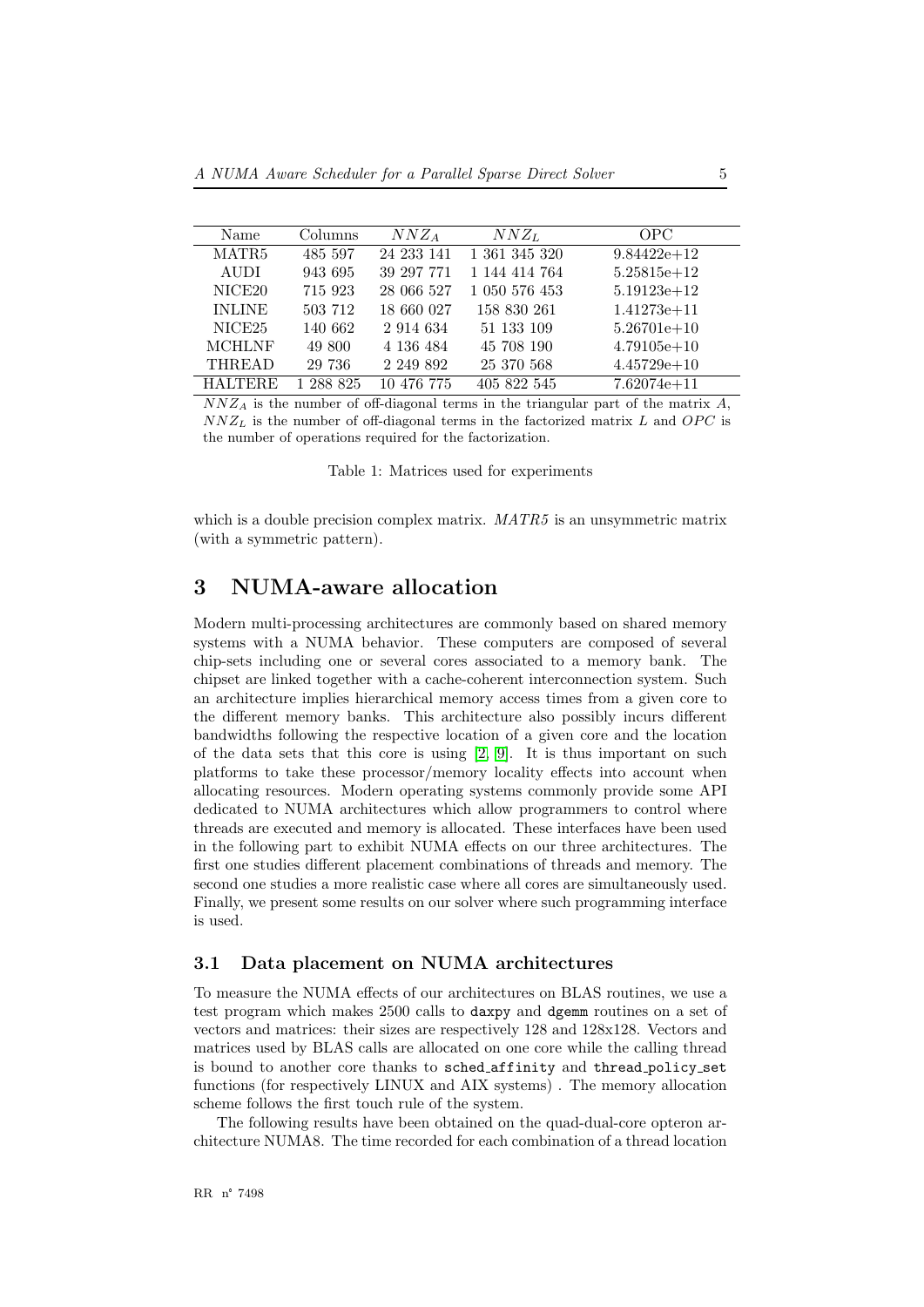accessing its data at a specific memory location are given in Table [2](#page-8-0) for BLAS1 tests and in Table [3](#page-8-1) for BLAS3 tests. The results are normalized by the computing time of the favorable case where the computation thread and the memory are located on the same core.

|               |                |          | Computational thread location |      |      |      |      |      |      |  |  |  |
|---------------|----------------|----------|-------------------------------|------|------|------|------|------|------|--|--|--|
|               |                | $\Omega$ |                               | 2    | 3    | 4    | 5    | 6    | 7    |  |  |  |
|               | 0              | 1.00     | 1.34                          | 1.31 | 1.57 | 1.00 | 1.34 | 1.31 | 1.57 |  |  |  |
|               | 1              | 1.33     | 1.00                          | 1.57 | 1.31 | 1.33 | 1.00 | 1.57 | 1.31 |  |  |  |
|               | $\overline{2}$ | 1.28     | 1.57                          | 1.00 | 1.33 | 1.29 | 1.57 | 1.00 | 1.32 |  |  |  |
| Data location | 3              | 1.56     | 1.32                          | 1.34 | 1.00 | 1.56 | 1.31 | 1.33 | 0.99 |  |  |  |
|               | 4              | 1.00     | 1.34                          | 1.31 | 1.57 | 1.00 | 1.34 | 1.30 | 1.58 |  |  |  |
|               | 5              | 1.33     | 1.00                          | 1.58 | 1.30 | 1.33 | 1.00 | 1.57 | 1.30 |  |  |  |
|               | 6              | 1.29     | 1.57                          | 1.00 | 1.33 | 1.29 | 1.57 | 1.00 | 1.32 |  |  |  |
|               | 7              | 1.57     | 1.32                          | 1.33 | 1.00 | 1.57 | 1.32 | 1.35 | 1.00 |  |  |  |

<span id="page-8-0"></span>Table 2: Influence of data placement on dAXPY on NUMA8

|               |          |          | Computational thread location |      |      |                |      |      |      |  |  |  |
|---------------|----------|----------|-------------------------------|------|------|----------------|------|------|------|--|--|--|
|               |          | $\theta$ |                               | 2    | 3    | $\overline{4}$ | 5    | 6    |      |  |  |  |
|               | $\theta$ | 1.00     | 1.04                          | 1.04 | 1.07 | 1.00           | 1.04 | 1.04 | 1.07 |  |  |  |
| Data location | 1        | 1.04     | 1.00                          | 1.07 | 1.04 | 1.04           | 1.00 | 1.08 | 1.04 |  |  |  |
|               | 2        | 1.04     | 1.07                          | 1.00 | 1.04 | 1.04           | 1.07 | 1.00 | 1.04 |  |  |  |
|               | 3        | 1.08     | 1.04                          | 1.04 | 1.00 | 1.07           | 1.04 | 1.05 | 1.00 |  |  |  |
|               | 4        | 1.00     | 1.04                          | 1.04 | 1.07 | 1.00           | 1.04 | 1.04 | 1.07 |  |  |  |
|               | 5        | 1.05     | 1.00                          | 1.08 | 1.04 | 1.05           | 1.00 | 1.08 | 1.04 |  |  |  |
|               | 6        | 1.04     | 1.07                          | 1.00 | 1.05 | 1.04           | 1.07 | 1.00 | 1.04 |  |  |  |
|               | 7        | 1.08     | 1.04                          | 1.05 | 1.00 | 1.08           | 1.04 | 1.05 | 1.00 |  |  |  |

<span id="page-8-1"></span>Table 3: Influence of data placement on dGEMM on NUMA8

BLAS1 computations in Table [2](#page-8-0) are limited by the bandwidth of memory bus and allow to deduce NUMA coefficients for this machine. The NUMA factor identified is about 1.3 for a single jump and 1.58 for two jumps on interconnection link. The results also confirm the presence of a shared memory bank for each chip of two cores as described on Figure  $1(a)$ . These coefficients depend on the architecture. For example, on the octo dual-cores opteron NUMA16, NUMA factor varies between 1.1 and 2.1 for one to four jumps. On the contrary, for the Power5 architecture SMP16, computation times are mostly independent from the dataset location.

It is therefore important to take into account data-sets location. It is especially true for computations which do not reuse data as BLAS routines of level 1 and where data transfer is the bottleneck. In this case, effects can quickly become expensive. However, HPC applications concentrate most calculations in BLAS routines of level 3. One can observe on Table [3](#page-8-1) that there is always a significant factor which depends on the data distance. Thus, on the NUMA8 architecture, there is a coefficient of 1.04 for a single jump and 1.08 for 2 jumps. This factor increases up to 1.20 on architecture NUMA16 for 4 jumps. As expected, the memory location does not influence the computation times on the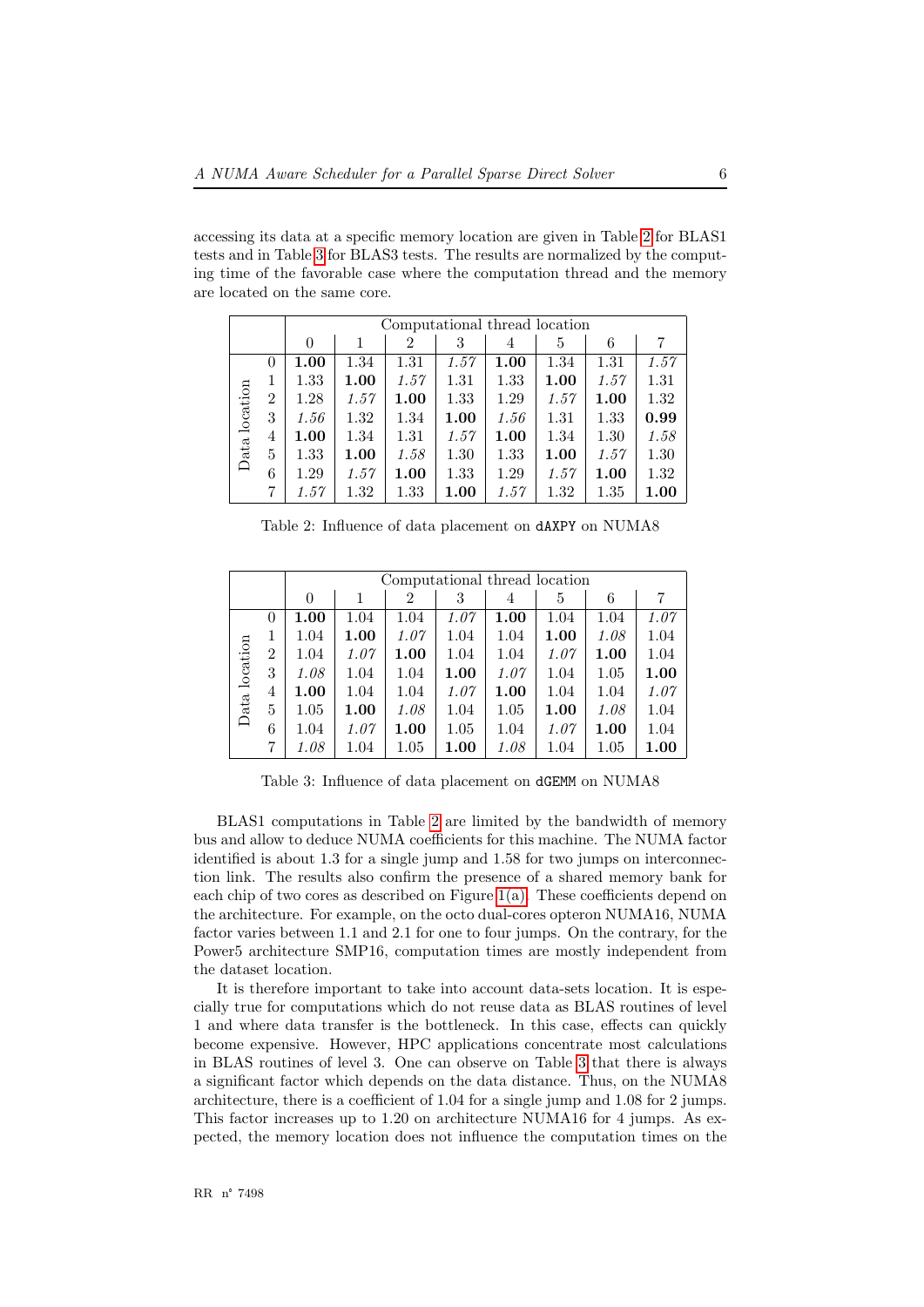#### SMP16 architecture.

In summary, this study highlights the need to take into account possible NUMA effects during the memory allocation in threaded applications. Applications usually have a sequential initialization step that allocates and fills data-sets. The main point here is to delay these operations to the threads used for computations. Each thread needs to allocate and fills its own memory to benefit from the default first touch algorithm. However, this does not reflect reality because usually one wishes to use all the resources and not just one core per node. Thus, the next part will study NUMA effects with contention problems on a completely loaded computer.

#### <span id="page-9-0"></span>3.2 Contention on NUMA architectures

This second study points out contention effects on NUMA architectures. Our test program creates as many threads as computational cores available on the node. Each thread is bound to a dedicated core and computes a set of 2500 vectors additions or matrices multiplications, as in the previous study. The objective of these experiments is to measure the effect of contention on the computations (see Figure [2\)](#page-10-0). For each case, three methods are used to allocate memory :

- On first core : all memory is allocated by the thread bound on the first core.
- ❼ Good location : each thread allocates its own data-sets.
- ❼ Worst location : memory is allocated with the worse location for each thread following the previous study. In practice, each thread  $t$  allocates data-sets for the thread  $n - t$ , where n is the number of cores for the architecture.

The last curve (No contention) represents the computational time for each core in the best case of the previous study (computations and data-sets on the same core) when there is no contention.

The results focus on the average execution time on each core of daxpy and dgemm functions on the three architectures. The curves are the average time of computations on all cores. All experiments are normalized with respect to the best case where each thread allocates and initializes its own memory. All results exhibit NUMA factors, with even bigger values for cases with contention. A factor of 1.7 to 2.8 can be observed on the NUMA8 architecture on BLAS routines of level 1, and from 1 to 2.3 on the NUMA16 architecture. On NUMA16 architecture, execution times are less regular over the different cores than on NUMA8 architecture, in the case of the worst placement. The system seems to give priority to threads close to the memory, rather than give an uniform access times to each one. Typically, an application designed with an initialization step that allocates memory before launching computational threads may suffer a great penalty on the execution time. In the same way, if the programmer relies on the system to allocate memory with a round-robin policy, the overhead could be significant.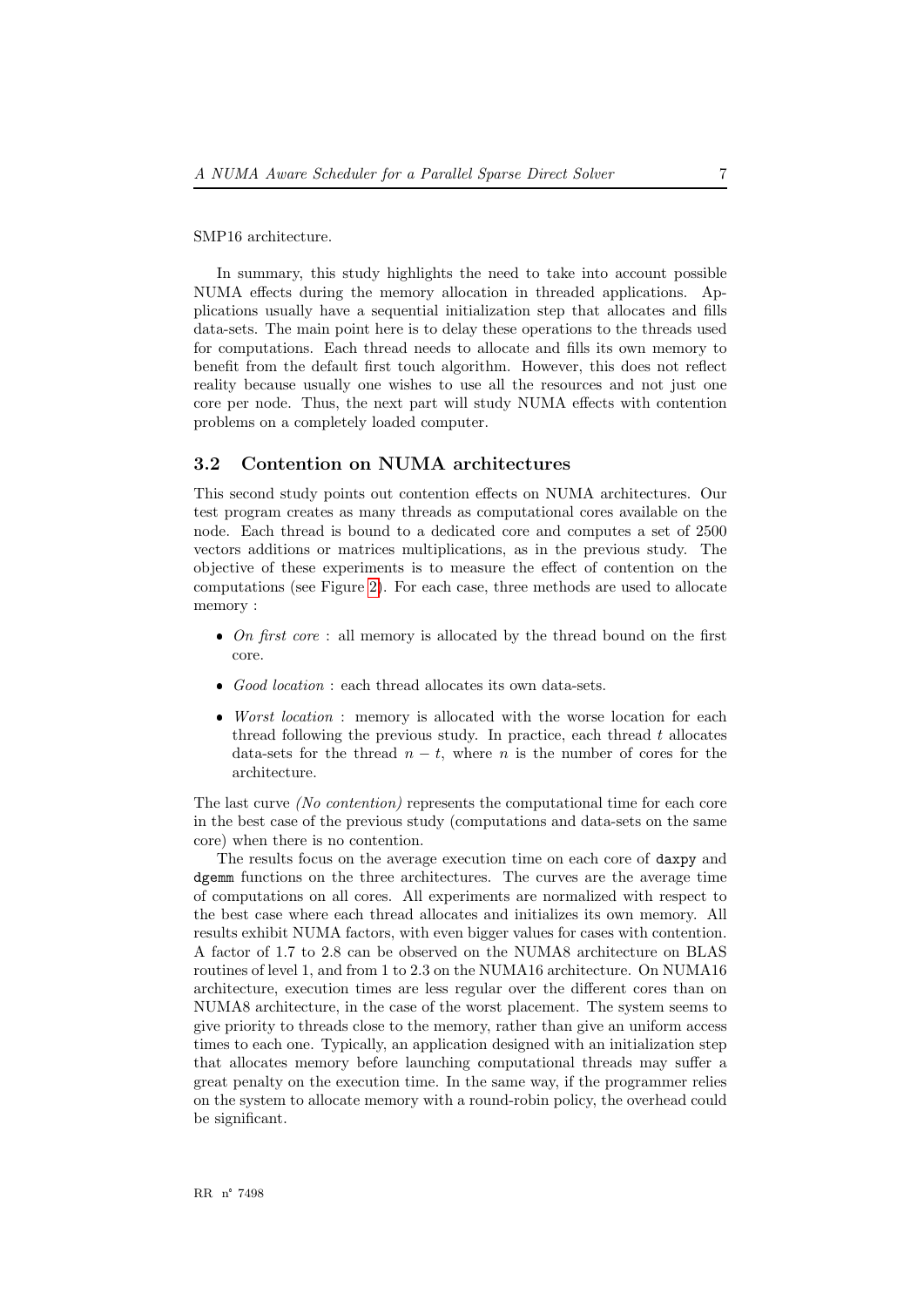

<span id="page-10-0"></span>Figure 2: Influence of contention on three platforms

For BLAS routines of level 3, the gain is less significant since cache effet hides a large part of the data access. As expected, the tests on SMP architecture give homogeneous access to memory.

#### <span id="page-10-1"></span>3.3 Results on PASTIX solver

The hybrid MPI/thread version of the PASTIX solver already uses a function to bind threads on cores for different systems (LINUX, AIX, MacOS, . . . ). However, in its initial version, PASTIX does not take into account NUMA effects in memory allocation. The initialization step allocates all structures needed by computations and especially the part of the matrix computed on the node, and fills it with local coefficients provided by the user. After this step, as many threads as cores are created to compute the numerical factorization (eight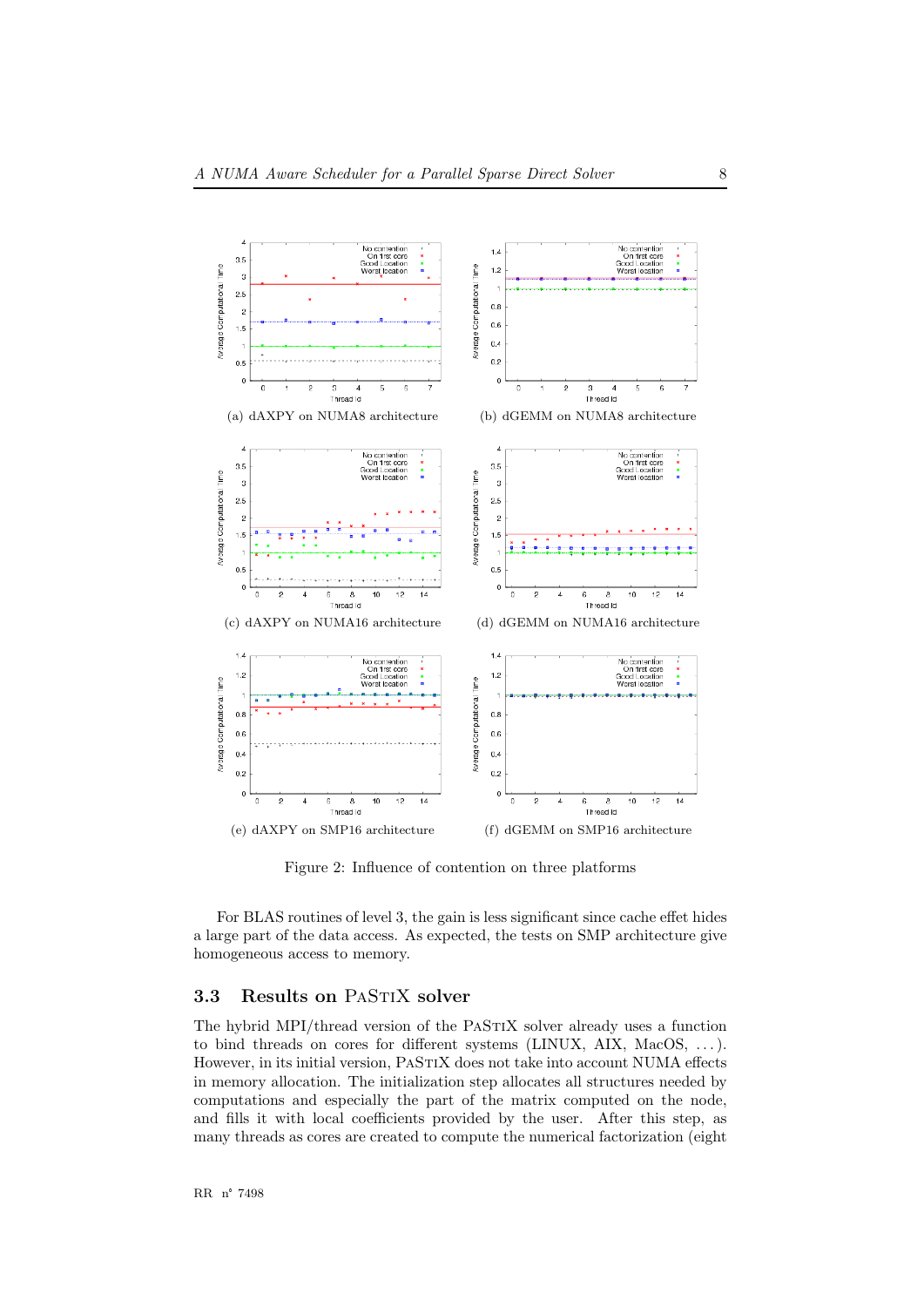<span id="page-11-1"></span>

<span id="page-11-2"></span>Figure 3: NUMA-aware allocation

<span id="page-11-0"></span>threads for NUMA8 platform and sixteen threads for NUMA16 and SMP16 clusters). The problem is therefore that all data-sets are allocated close to the core where the initialization steps has occurred. Memory allocation is not evenly spread on the node and access times are thus not optimal (see Figure [3\(b\)\)](#page-11-0).

In the new version of PASTIX, data structures have been modified to allow each thread to allocate and to fill its part of the matrix as shown in Figure  $3(a)$ . This example shows the allocation repartition on each process and on each thread of each process. The memory is better spread over the nodes as shown in Figure [3\(c\)](#page-11-2) and thus allows to obtain the best memory access as seen previously. Moreover, thanks to the method used to predict the static scheduling [\[5,](#page-20-7) [6\]](#page-20-1), access to remote data is restrained, as well as in the results presented in [\[11\]](#page-20-8).

| Matrix             | NUMA8  |       | NUMA16 |       | SMP16  |       |  |
|--------------------|--------|-------|--------|-------|--------|-------|--|
|                    | Global | Local | Global | Local | Global | Local |  |
| MATR <sub>5</sub>  | 437    | 410   | 527    | 341   | 162    | 161   |  |
| <b>AUDI</b>        | 256    | 217   | 243    | 185   | 101    | 100   |  |
| NICE <sub>20</sub> | 227    | 204   | 204    | 168   | 91.40  | 91    |  |
| <b>INLINE</b>      | 9.70   | 7.31  | 20.90  | 15.80 | 5.80   | 5.63  |  |
| NICE <sub>25</sub> | 3.28   | 2.62  | 6.28   | 4.99  | 2.07   | 1.97  |  |
| <b>MCHLNF</b>      | 3.13   | 2.41  | 5.31   | 3.27  | 1.96   | 1.88  |  |
| <b>THREAD</b>      | 2.48   | 2.16  | 4.38   | 2.17  | 1.18   | 1.15  |  |
| <b>HALTERE</b>     | 134    | 136   | 103    | 93    | 48.40  | 47.90 |  |

<span id="page-11-3"></span>Table 4: Influence of NUMA-aware allocation on numerical factorization of PASTIX solver (in seconds)

Table [4](#page-11-3) highlights the influence of NUMA-aware allocation on the factorization time on the different platforms. The Global columns are the times for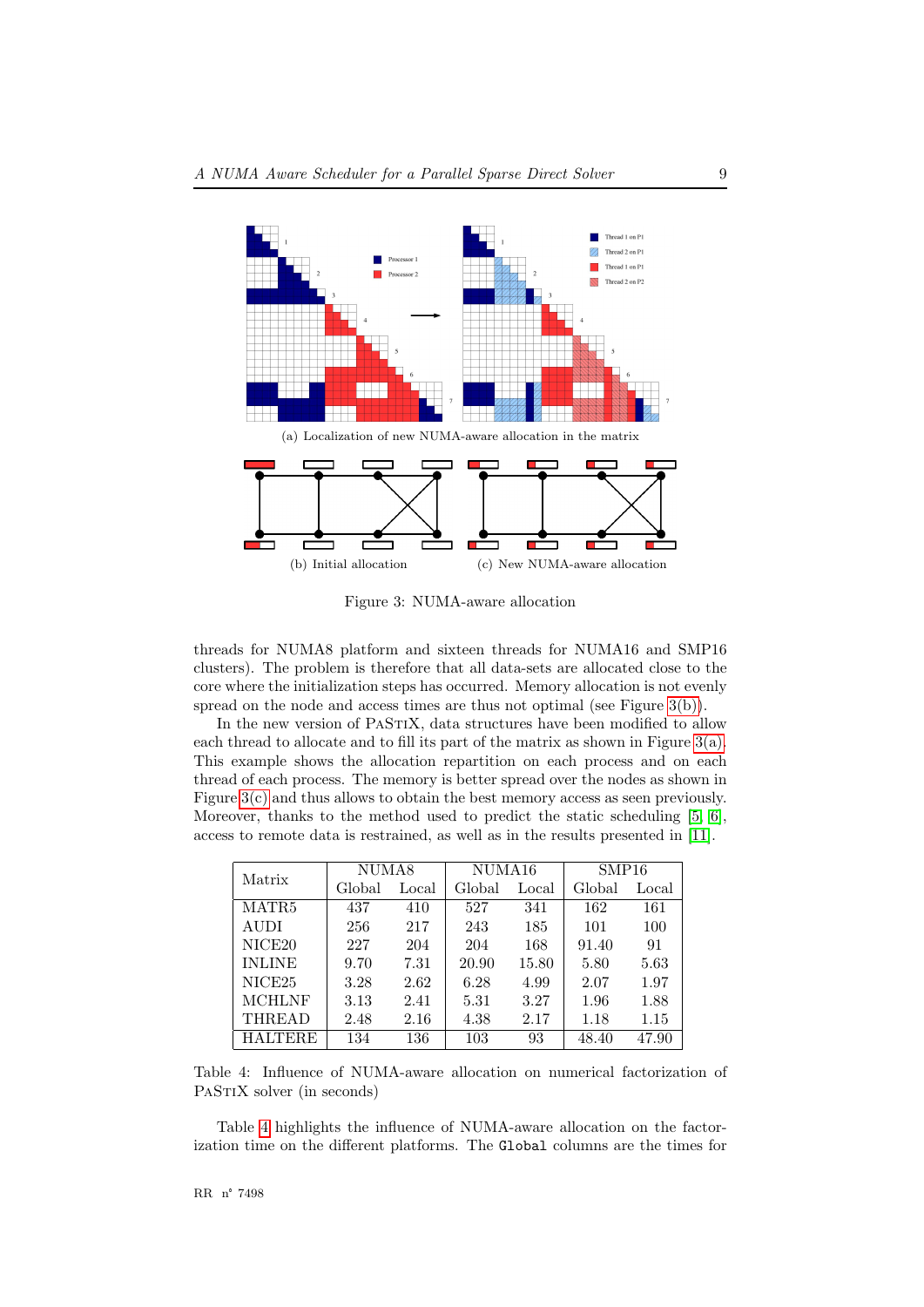the numerical factorization in the initial version of PASTIX with a global allocation performed during the initialization step. The Local columns are the factorization times with the new NUMA-aware allocation: the columns-blocks are allocated locally by the thread which factorizes them. A gain of 5% to 15% is observed on the NUMA8 architecture on all the matrices (except for the complex test case where there is no improvement). The gains on the NUMA16 platform are of 10% to 35% even with the complex test case. And, as expected, the SMP16 architecture shows no meaningful improvement.

Finally, results on a high performance application confirm the outcome of the benchmarks realized previously about the importance of taking into account the locality of memory on NUMA architectures. This could indeed significantly improves the execution time of algorithms with potentially huge memory requirements. And as shown by the last results, these effects increase with the size of the platforms used.

# <span id="page-12-0"></span>4 Communication Overlap

In large distributed applications, communications are often a critical limit to the scalability and programmers try to overlap them by computations. Often, this consists in using asynchronous communications to give the MPI implementation the opportunity to transfer data on the network while the application performs computations. Unfortunately, not all implementations make the asynchronous communications progress efficiently. It is especially true when messages reach the rendezvous threshold. A non-overlapped rendezvous forces a computing thread to delay the data exchange until a call to MPI\_Wait or MPI\_Test.

To avoid this problem, we try to let communications progress thanks to one dedicated thread, following the tasklet mechanism used for instance in the PI-OMan library implementation [\[14\]](#page-21-1). Moreover, in the perspective of a dynamic scheduling, it is important to receive data as soon as possible to release new tasks and provide more possibilities to choose the next task to compute.

The Gantt diagrams, presented at the end of the paper highlights these results (see Figures  $6(b)$  and  $6(a)$ ). In the initial version, each thread manages its own communications using asynchronous mode. The time for a communication (white arrow) is significantly decreased thanks to a dedicated thread compared to the diagram of the initial version. A substantial overlap, obtained with the dedicated communication thread method, allows to reach better performances on factorization time as we can see on Table [7](#page-18-0) (between the versions V0 and V1).

Another interesting question is to find how many threads should be dedicated to communication when several network cards are available in the platform nodes. For instance, two network cards per node are available in the SMP16 clusters. We study the impact of adding one more thread dedicated to commu-nications on the PASTIX solver (see Table [5\)](#page-13-0).

The results show that even with a small number of computation threads, having two threads dedicated to communication is not useful. The performances are quite similar for small numbers of MPI process but decrease significantly for 8 MPI process. We can conclude that this MPI implementation already makes a good use of the two network cards. Adding one more thread to stress MPI is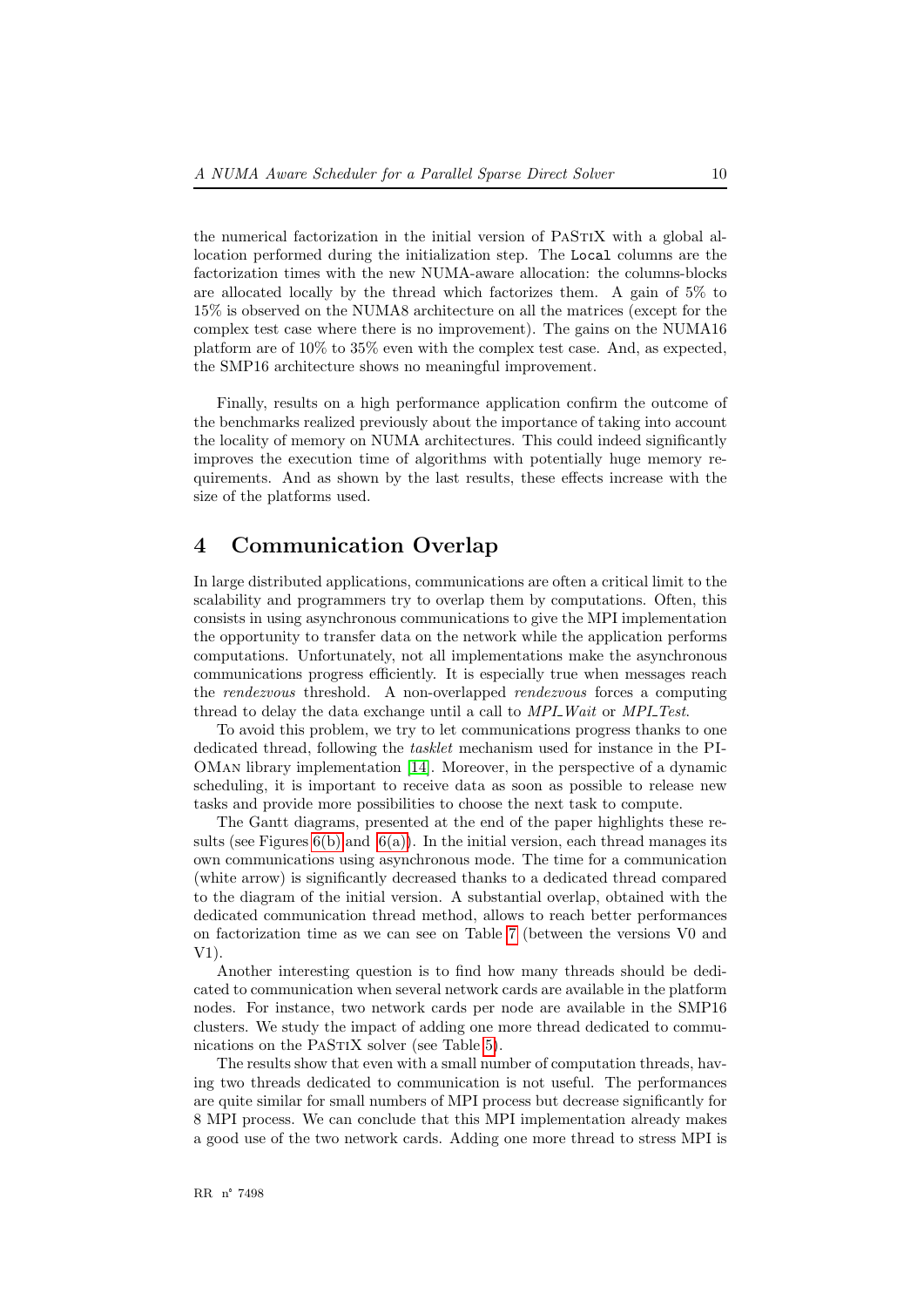| Nb.            | N <sub>b</sub> . |         | <b>AUDI</b> |            |         | MATR5   |         |
|----------------|------------------|---------|-------------|------------|---------|---------|---------|
| Node           | Thread           | Initial | 1 ThCcom    | 2 ThCom    | Initial | 1 ThCom | 2 ThCom |
|                | 1                | 684     | 670         | 672        | 1120    | 1090    | 1100    |
|                | $\overline{2}$   | 388     | 352         | 354        | 594     | 556     | 558     |
| $\mathfrak{D}$ | 4                | 195     | 179         | 180        | 299     | 279     | 280     |
|                | 8                | 100     | 91.9        | 92.4       | 158     | 147     | 147     |
|                | 16               | 60.4    | 56.1        | $\bf 56.1$ | 113     | 88.3    | 87.4    |
|                | 1                | 381     | 353         | 353        | 596     | 559     | 568     |
|                | $\overline{2}$   | 191     | 179         | 180        | 304     | 283     | 284     |
| $\overline{4}$ | 4                | 102     | 91.2        | 94.2       | 161     | 148     | 150     |
|                | 8                | 55.5    | 48.3        | 54.9       | 98.2    | 81.2    | 87.3    |
|                | 16               | 33.7    | 32.2        | 32.5       | 59.3    | 56.6    | 56      |
|                | 1                | 195     | 179         | 183        | 316     | 290     | 300     |
|                | $\overline{2}$   | 102     | 90.7        | 94         | 187     | 153     | 164     |
| 8              | 4                | 56.4    | 47.1        | 50.7       | 93.7    | 78.8    | 101     |
|                | 8                | 31.6    | 27.6        | 32.4       | 58.4    | 50      | 58.7    |
|                | 16               | 21.7    | 20.4        | 32.3       | 49.3    | 41.6    | 43.5    |

<span id="page-13-0"></span>Table 5: Impact of dedicated threads for communications on numerical factorization (in seconds) on SMP16

not a good solution. This result is not surprising since the article [\[12\]](#page-20-9) highlights the bad performance of the IBM MPI implementation in multi-threaded mode compared to the single thread mode.

In the remaining of this paper, we choose to dedicate a single thread to manage communications.

# <span id="page-13-1"></span>5 Dynamic scheduling for NUMA architecture

We now present our works on the conception and on the implementation of a dynamic scheduler for applications which have a tree shaped dependency graph, such as sparse direct solvers, which are based on an elimination tree (see Figure  $4(a)$ ). In the following of this paper, Tnode will denote a node of the elimination tree, and we will call Cnode a node of the cluster architecture used for computations. Each Tnode corresponds to a column block to factorize and needs the updates from its descendants. In the case of a right-looking version of the standard Cholesky algorithm, it is possible to compute a dynamic scheduling on a such structure. When a Tnode of the tree is computed, it sends its contributions to different Tnodes upper in the tree and is able to know if a Tnode is ready to be computed or not. Hence, a simple list of ready tasks is the only data structure we need to design a dynamic algorithm.

However, Section [3](#page-7-1) highlighted the problem of NUMA effects on memory allocation. The main problem here is to find a way to preserve memory affinity between the threads that look for a task and the location of the associated data during the dynamic scheduling. The advantage of such an elimination tree is that contributions stay close in the path to the root. Thus, to preserve memory affinity, we need to assign to each thread a contiguous part of the tree and lead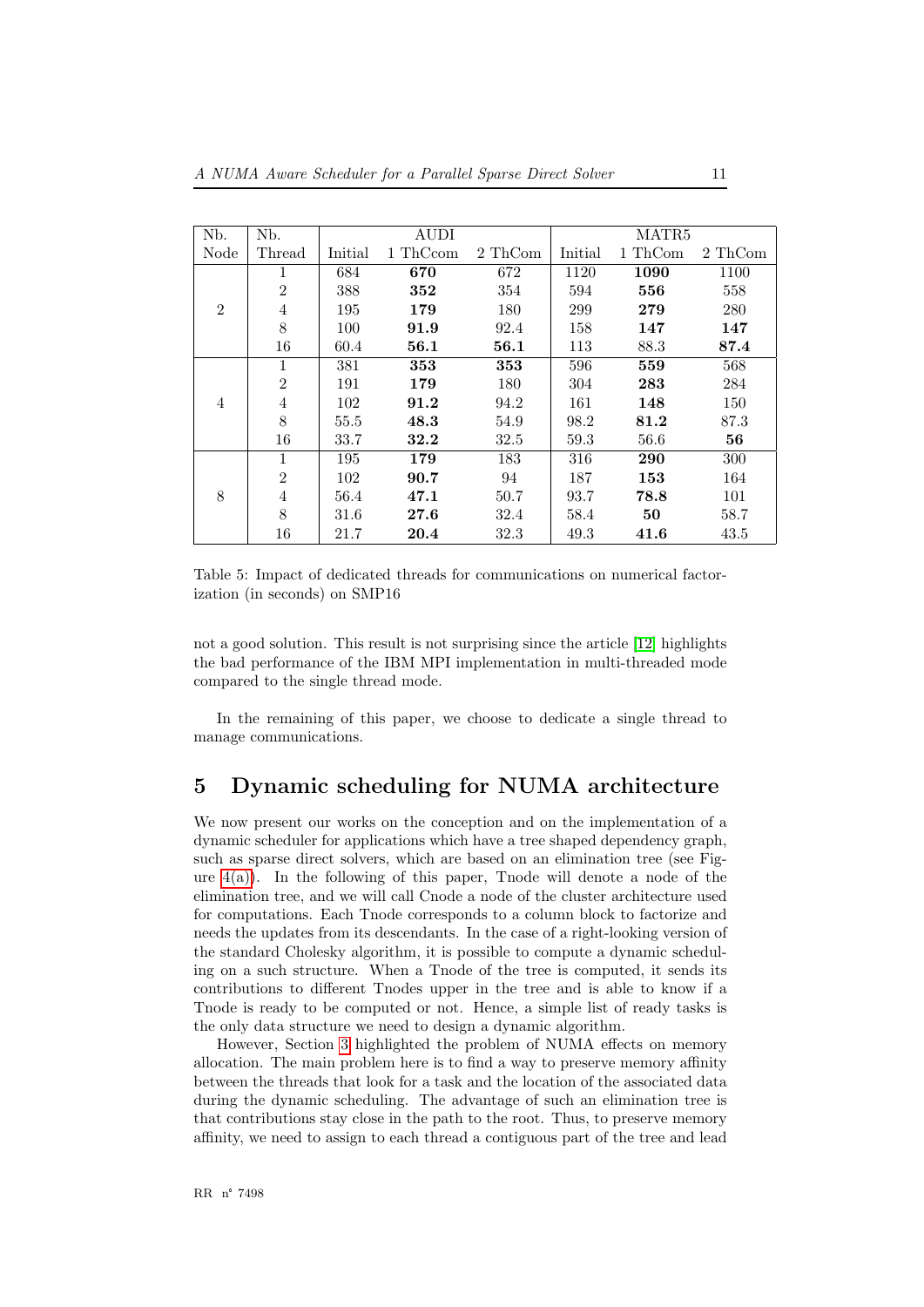a work stealing algorithm which could takes into account NUMA effects.

Finally, there are two steps in proposed solution. The first one distributes efficiently data among all the Cnodes of the cluster. The second one builds a NUMA-aware dynamic scheduling on the local tasks mapped on each Cnodes.

We will now focus on the direct sparse linear solver PASTIX, which is our target application for this work. We summarize some details about the implementation of this solver and its static scheduling. Then we present the changes to develop a dynamic scheduling.

#### <span id="page-14-0"></span>5.1 Sparse direct solver and static scheduling

In order to achieve efficient parallel sparse factorization, three preprocessing phases are commonly required in direct sparse solvers :

- ❼ The ordering phase, which computes a symmetric permutation of the initial matrix A such that factorization will exhibit as much concurrency as possible while incurring low fill-in.
- The block symbolic factorization phase, which determines the block data structure of the factored matrix L associated with the partition resulting from the ordering phase. This structure consists in  $N$  column blocks, each of them containing a dense symmetric diagonal block and a set of dense rectangular off-diagonal blocks. From this block structure of L, one can deduce the weighted elimination quotient graph that describes all dependencies between column blocks, as well as the super-nodal elimination tree.
- ❼ The block repartitioning and scheduling phase, which refines the previous partition by splitting large supernodes in order to exploit concurrency within dense block computations, and maps resulting blocks onto the processors of the target architecture.

In this work, we focus on the last preprocessing phase of the PASTIX solver, detailed in [\[5\]](#page-20-7), that computes a scheduling used during the numerical factorization phase. To build a static scheduling, first, a proportionnal mapping algorithm is applied on the processors of the target architecture. A BLAS2 and/or BLAS3 time model gives weights for each column block in the elimination tree. Then, a recursive top-down algorithm over the tree assigns a set of candidate processors to each Tnode (see Figure  $4(a)$ ). Processors chosen to compute a column block are assigned to its sons proportionally to the cost of each son and to the computations already affected to each candidate. It is possible to map the same processor on two different branches to balance the computations on all available resources. The last step corresponds to the data distribution over the Cnodes. A simulation of the numerical factorization is performed thanks to an additional time model for communications. Thus, all tasks are mapped on one of its candidates processors. Beforehand, tasks are sorted by priority based on the cost of the critical path in the elimination tree. Then a greedy algorithm distributes tasks onto the candidates able to compute it the soonest. We obtain a vector of local tasks fully ordered by priority for each processor.

This static scheduling gives very good results on most platforms. However we want to implement a dynamic scheduler at least as efficient as the static one,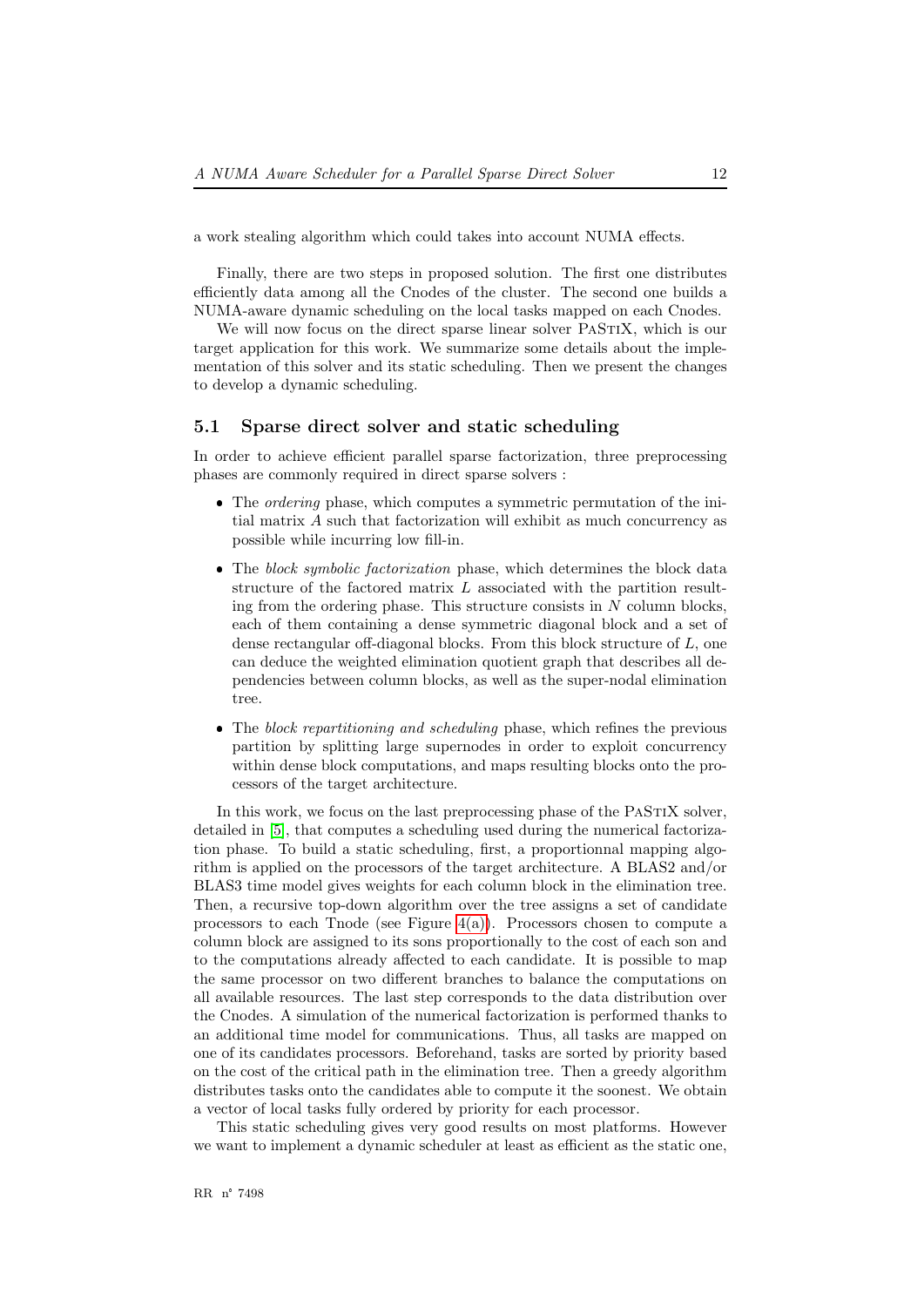<span id="page-15-0"></span>

<span id="page-15-1"></span>Figure 4: Proportional mapping in elimination tree for static and dynamic scheduler.

more suitable for NUMA or heterogeneous architectures. The objective is to reduce some observed idle times due to approximations in our time cost models, especially when communications have to be estimated. This can be highlighted on the Figure  $6(a)$ . The other main objective is to preserve memory affinity and locality particularly on architectures with a large number of cores. Our static scheduling can be naturally adapted since all threads are bound on a processor and data associated to the distributed tasks are allocated close to it.

#### <span id="page-15-2"></span>5.2 Dynamic scheduling over an elimination tree

The dynamic scheduling expected has to dispatch tasks over the available threads on a same Cnode but does not have to re-assign tasks between them. The first step of our new algorithm is thus the same as in the static one: apply a proportional mapping of the elimination tree over the Cnodes and simulate the numerical factorization to distribute data. The simulation is based on the same cost models with all the processors or cores available in the system.

Once we have apply the first proportional mapping, each Cnode owns a set of subtrees of the initial elimination tree as in Figure [4\(b\).](#page-15-1) These subtrees are refined with a smaller block size to obtain fine grain parallelism. Then, a second proportional mapping is done on them based with the local number of available processors. In that case, we do not allow a thread to be candidate for two different subtrees to ensure memory affinity between tasks affected to each one. This provides a tree with a list of fully ordered tasks where a set of candidate threads is mapped on each node as shown in Figure [5.](#page-16-0)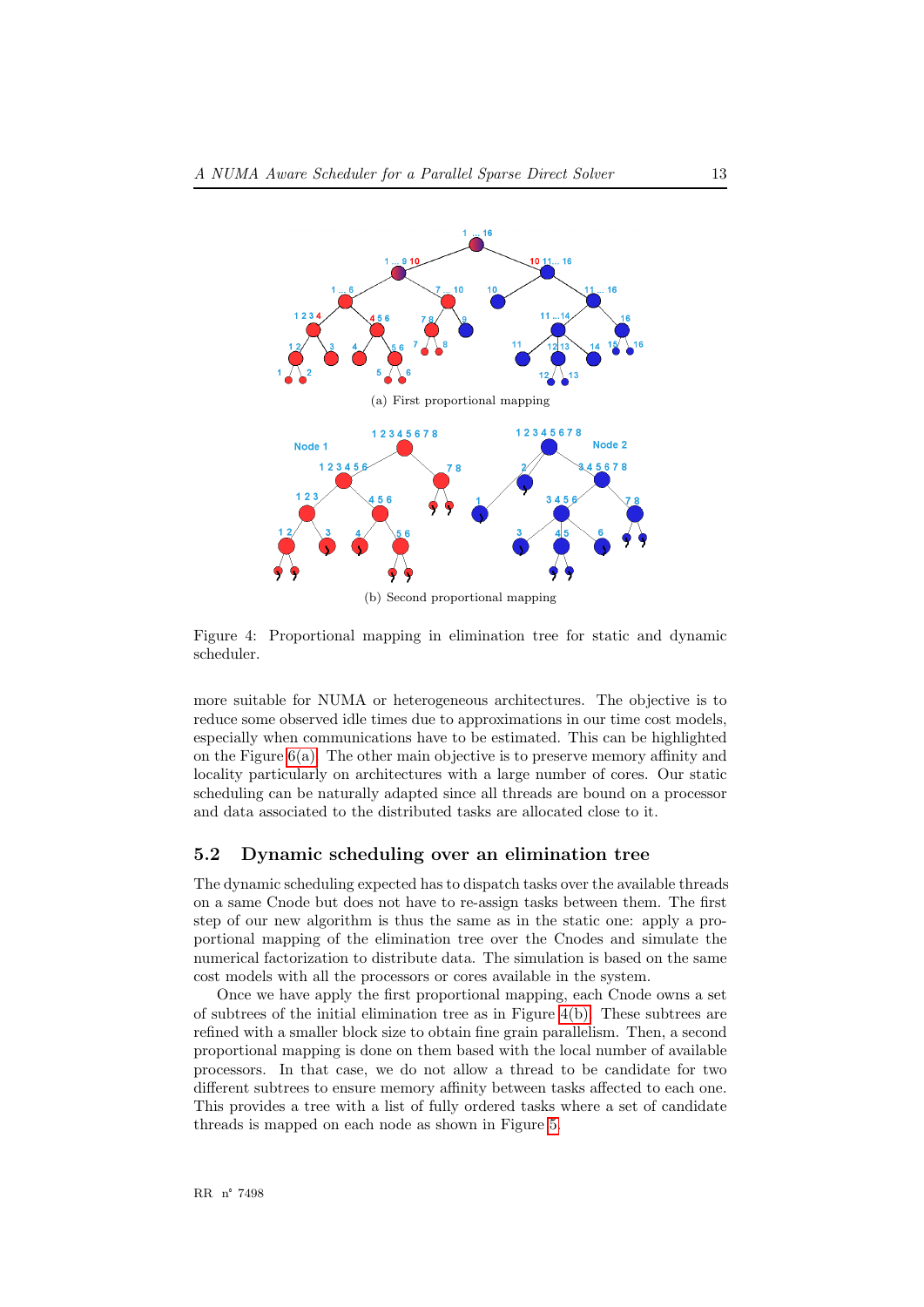

<span id="page-16-0"></span>Figure 5: Work stealing algorithm

In the following, the nodes of the tree used for the work stealing algorithm will be called Snodes. A set of candidate threads assigned to each Snode is a subset of the candidate threads assigned to the father of this Snode.

This tree, denoted by T, of task queues  $q_n$  (where n is a Snode) has as many leaves as threads required to factorize the matrix. At runtime, as well as in the static version, threads are bound on one dedicated core in the order of a breadth-first search to ensure that closer threads will be in the same sets. During the numerical factorization, the threads will have to compute mainly the tasks which belongs to Snodes from their critical path on T. Thus, tasks in the queues  $q_n$  associated with the leaves of T are allocated by the only thread that is allow to compute them. Memory affinity is then preserved for the main part of the column blocks. However, we also have to allocate data associated with remaining tasks in Snodes which are not leaves. A set of threads are able to compute them. We choose, in the current implementation, to use a round-robin algorithm on the set of candidates to allocate those column blocks. Data allocation is then not optimal, but, if the cores are numbered correctly, this allocation reflects the physical mapping of cores inside a Cnode. It is important to notice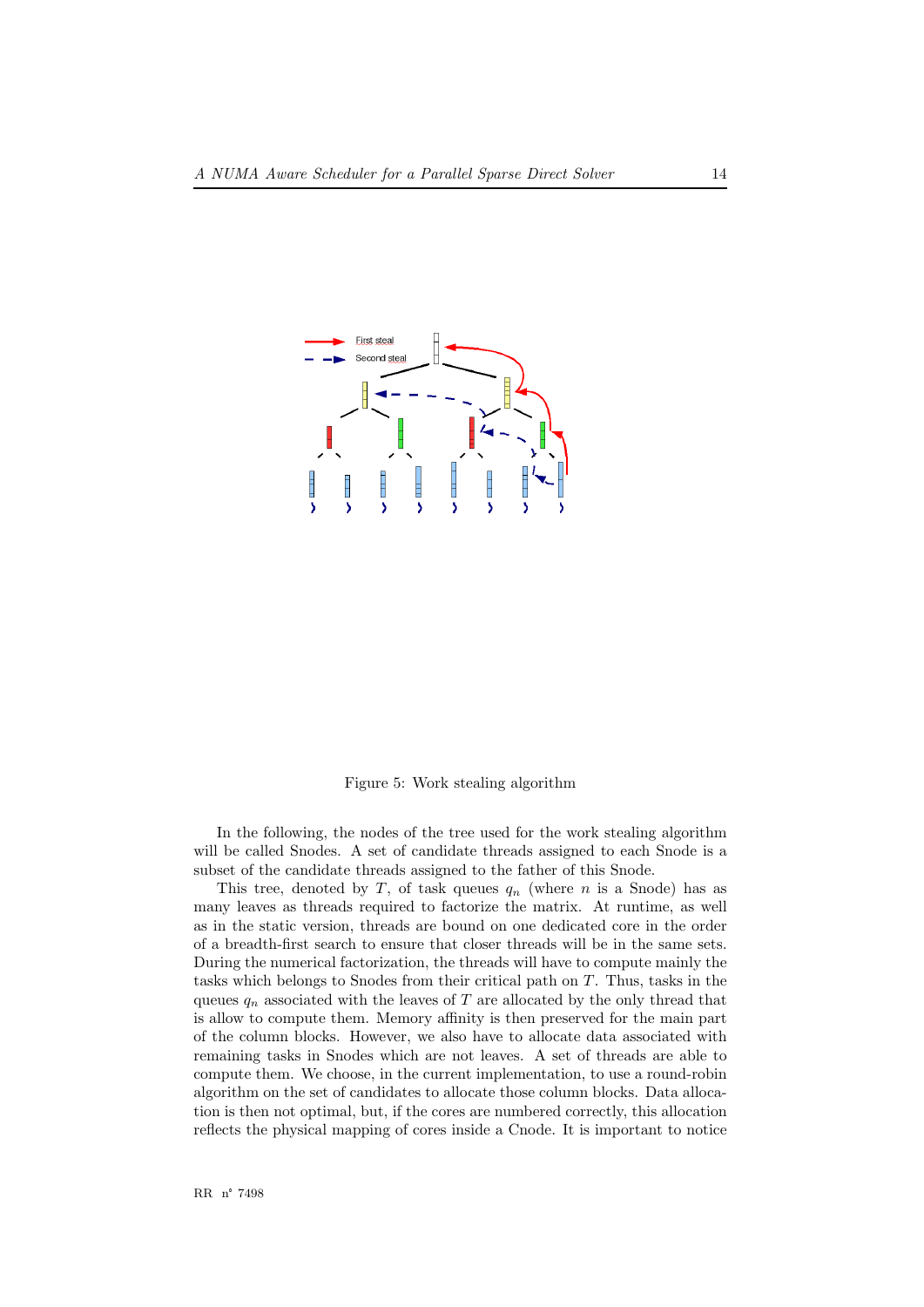<span id="page-17-1"></span>

<span id="page-17-2"></span>(b) Dynamic scheduling using a two ways of stealing method

<span id="page-17-0"></span>Figure 6: Gantt diagrams for the MATR5 test case on NUMA8 with 4 MPI process of 4 threads. Idle time is represented by black blocks and communications by white arrows.

that two cores with two successive id are not always closed on the architecture.

The Gantt diagrams in Figures [6](#page-17-2) correspond to the execution for the MATR5 test case (see Table [1\)](#page-7-0) on the NUMA8 architecture. Jobs are executed on 4 MPI process of 4 threads and the diagram focuses on the activity of each core (one thread per line). The second diagram presents one more line per node corresponding to the communication thread. Each color corresponds to a level in the elimination tree (ie one color corresponds to one set of candidate processors) and black blocks highlight idle-times.

Once a thread t has no more jobs in its set of ready tasks  $q_t$ , it steals jobs in the queues of its critical path as described by the filled red arrows in Figure [5.](#page-16-0) Thus, we ensure that each thread works only on a subtree of the elimination tree and on some column blocks of its critical path. This ensures a good memory affinity and improves performances in the upper levels of the tree  $T$  especially when several threads are available.

However, there still remain idle times during the execution of the lower part of the tree  $T$  (mainly due to approximations of our cost models). Performances are improved using a two ways of stealing method (see Figure [6\(b\)\)](#page-17-0). Once a thread has no more ready tasks in its critical path, it tries to steal a task in the sons of the Snodes that belong to its critical path as described by the dotted blue arrows on the Figure [5.](#page-16-0)

#### <span id="page-17-3"></span>5.3 Results on PaStiX solver

This section resumes the results obtained with the improved algorithms implemented in the PaStiX solver and especially about the dynamic scheduler. The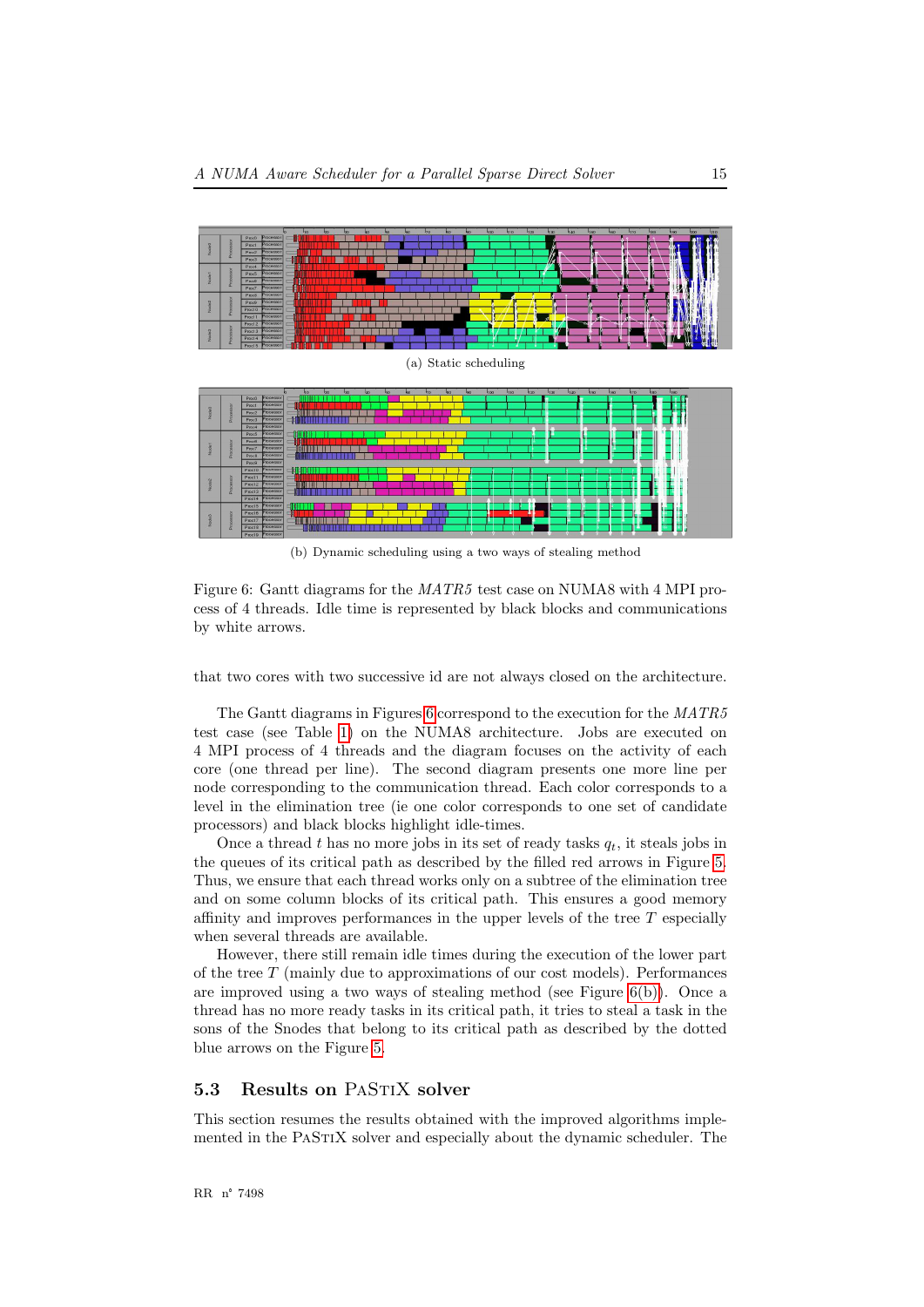Table [6](#page-18-1) highlights the improvements on the solver inside a single Cnode. All test cases are run using eight threads for NUMA8 platform and sixteen threads for NUMA16 and SMP16 clusters. The column V0 (respectively V1) presents the factorization time obtained with the initial version without the NUMA-aware allocation (respectively with the NUMA-aware allocation). The third column gives the results with the NUMA-aware allocation and with the dynamic scheduler using the two ways of stealing method.

Firstly, we observe that results are globally improved for all the test cases and for all the architectures when the dynamic scheduler is enabled. However, in few cases, factorization time obtained with the dynamic scheduling can be less efficient than with the static one. This is mainly due to the round-robin algorithm used to allocate data in the upper levels of the elimination tree. Secondly, the results presented on the SMP16 platforms show that the dynamic scheduler can improve performances and thus, confirm that problems on NUMA architecture are mainly due to weakness in memory location.

| Matrix             | NUMA8    |      |      |       | NUMA16 |       | SMP16 |       |                  |  |
|--------------------|----------|------|------|-------|--------|-------|-------|-------|------------------|--|
|                    | $\rm V0$ | V1   | V2   | V0    | V1     | V2    | V0    | V1    | $_{\mathrm{V2}}$ |  |
| MATR5              | 437      | 410  | 389  | 527   | 341    | 321   | 162   | 161   | 150              |  |
| <b>AUDI</b>        | 256      | 217  | 210  | 243   | 185    | 176   | 101   | 100   | 100              |  |
| NICE <sub>20</sub> | 227      | 204  | 227  | 204   | 168    | 162   | 91.40 | 91    | 90.30            |  |
| <b>INLINE</b>      | 9.70     | 7.31 | 7.32 | 20.90 | 15.80  | 14.20 | 5.80  | 5.63  | 5.87             |  |
| NICE <sub>25</sub> | 3.28     | 2.62 | 2.82 | 6.28  | 4.99   | 5.25  | 2.07  | 1.97  | 1.90             |  |
| <b>MCHLNF</b>      | 3.13     | 2.41 | 2.42 | 5.31  | 3.27   | 2.90  | 1.96  | 1.88  | 1.75             |  |
| <b>THREAD</b>      | 2.48     | 2.16 | 2.05 | 4.38  | 2.17   | 2.03  | 1.18  | 1.15  | 1.06             |  |
| <b>HALTERE</b>     | 134      | 136  | 129  | 103   | 93     | 94.80 | 48.40 | 47.90 | 47.40            |  |

<span id="page-18-1"></span>Table 6: Comparaison of numerical factorization time in seconds on three versions of PASTIX solver. V0 is the initial version with static scheduling and without NUMAaware allocation. V1 is the version with NUMA-aware allocation and static scheduling. V2 is the version with NUMA-aware allocation and dynamic scheduling.

The Table [7](#page-18-0) presents results of the dynamic scheduler with multiple MPI process on NUMA8 and SMP16 platforms. All version have enable the NUMAaware allocation. Once again, all test cases are run using, for each MPI process, eight threads for NUMA8 platform and sixteen threads for SMP16 clusters. The first version V0 does not use a dedicated thread for communications contrary to the two others versions, and the third version V2 uses the dynamic scheduler.

| N <sub>b</sub> . | NUMA8       |      |          |       |                |            | SMP16 |                          |      |       |      |      |
|------------------|-------------|------|----------|-------|----------------|------------|-------|--------------------------|------|-------|------|------|
| Node             | <b>AUDI</b> |      |          | MATR5 |                |            | AUDI  |                          |      | MATR5 |      |      |
|                  | V0          | V1   | V2       | V0    | V1             | V2         | V0    | V1                       | V2   | V0    | V1   | V2   |
|                  | 217         |      | 210      | 410   | $\overline{a}$ | 389        | 100   | $\overline{\phantom{a}}$ | 100  | 161   |      | 150  |
| $\overline{2}$   | 142         |      | 111      | 212   | 208            | <b>200</b> | 60.4  | 56.1                     | 56.8 | 113   | 88.3 | 87   |
| $\overline{4}$   | 69          | 60.5 | 57.7     | 171   | 121            | 114        | 33.7  | 32.2                     | 32.6 | 59.3  | 56.6 | 54.6 |
| 8                | 45.3        | 37.2 | $35.6\,$ | 117   | 82.7           | 78.8       |       |                          |      |       |      |      |

<span id="page-18-0"></span>Table 7: Comparaison of numerical factorization time in seconds of PaStiX solver with several MPI process. The three versions (V0, V1 and V2) have the NUMA-aware allocation enabled. V0 uses the initial communication model with static scheduling. V1 uses one thread dedicated to communications with static scheduling. V2 uses one thread dedicated to communications with dynamic scheduling.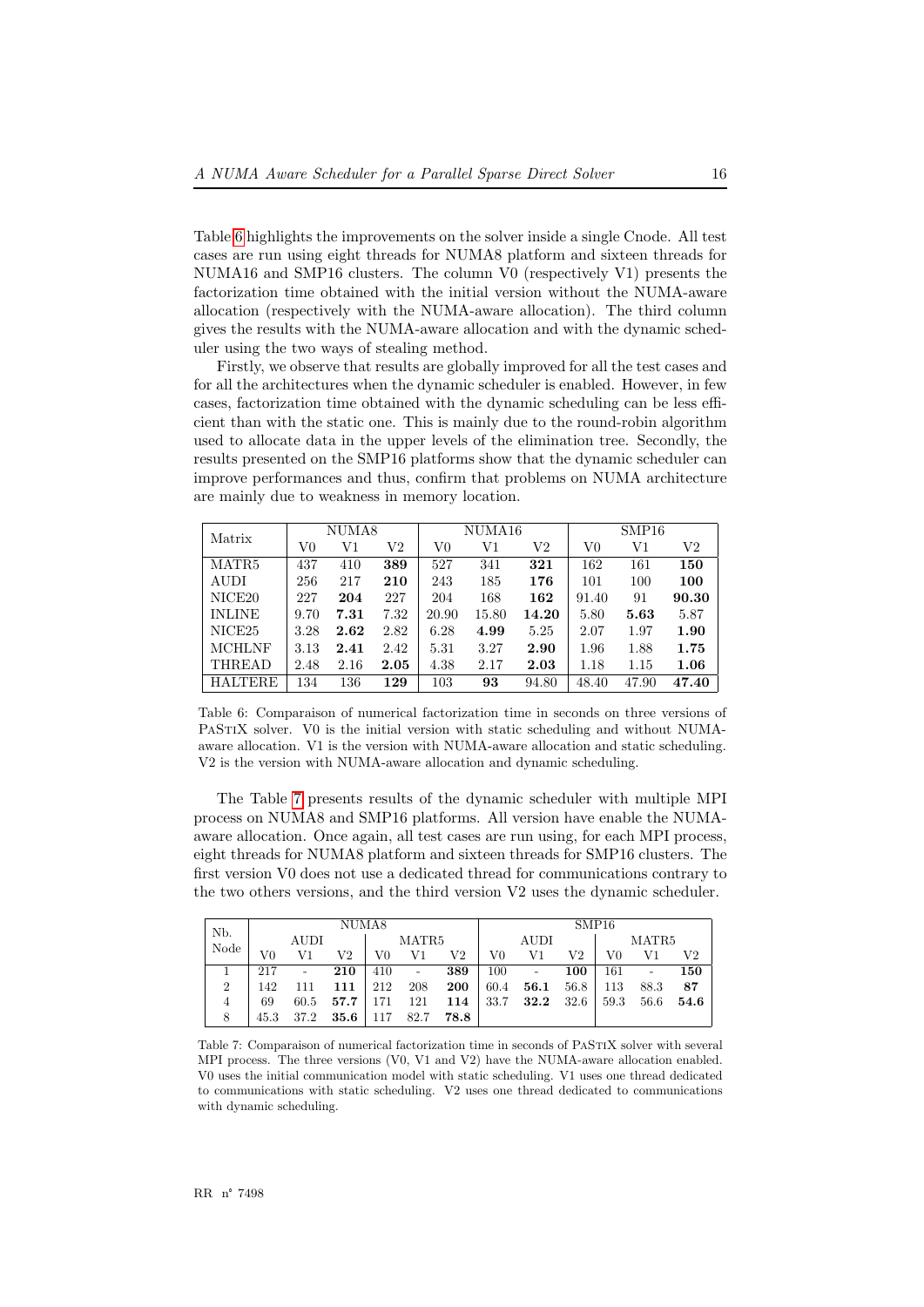As seen in section [4,](#page-12-0) using a thread dedicated to communications improves performances and using the dynamic scheduler still reduce the factorization time. The first improvement allows a better communications/computations overlap and the second improvement allows better reactivity to exploit incoming contributions from other MPI process. Results are more significant with the unsymmetric matrix MATR5, that generates more communications, than with symmetric matrices.

The improvements are mainly due to communications overlap and the gain obtained with the dynamic scheduler is about 5% on the factorization time. Even if our dynamic scheduler is perfectible, it already improves the hybrid MPI-thread version of the PASTIX solver for all the platforms.

## <span id="page-19-1"></span>6 Conclusion

The NUMA-aware allocation implemented in the PaStiX solver gives very good results and can be easily adapted to many applications. This points out that it is important to take care of memory allocation during the initialization steps when using threads on NUMA architectures.

Splitting communication and computational tasks also achieves some improvements in connection with the communication/computation overlap in the PASTIX solver. Future works on this subject is related to the PIOMAN library [\[14\]](#page-21-1). Such additional overlapping technique needs to be evaluated in the context of parallel sparse solvers. In the same time, we have to release some remaining constraints concerning the scheduling of communications by using the NEWMADELEINE library [\[3\]](#page-20-10).

The dynamic scheduler gives encouraging results since we already improved the execution time for different test cases on platforms having or not a NUMA factor. The work stealing algorithm is perfectible. Firstly, it is possible to store informations about data locations to lead the steal in the upper levels of the elimination tree. Secondly, memory can be migrated closer to a thread, but such migration can be expensive and so needs to be controlled. We now plan to test the Marcel bubble scheduler [\[13\]](#page-20-11) to still improve performances in the context of applications based on a tree shaped dependency graph. Different threads and their datasets will be grouped in a bubble and bound to a part of the target architecture.

Finally, we are adapting the dynamic scheduler to the new Out-of-Core version of the PASTIX solver. New difficulties arise, related to the scheduling and the management of the computational tasks, since processors may be slowed down by I/O operations. Thus, we will have to design and study specific algorithms for this particular context by extending our work on scheduling for heterogeneous platforms.

# References

<span id="page-19-0"></span>[1] P. R. Amestoy, I. S. Duff, J. Koster, and J.-Y. L'Excellent. A fully asynchronous multifrontal solver using distributed dynamic scheduling. SIMAX,  $23(1):15-41, 2001.$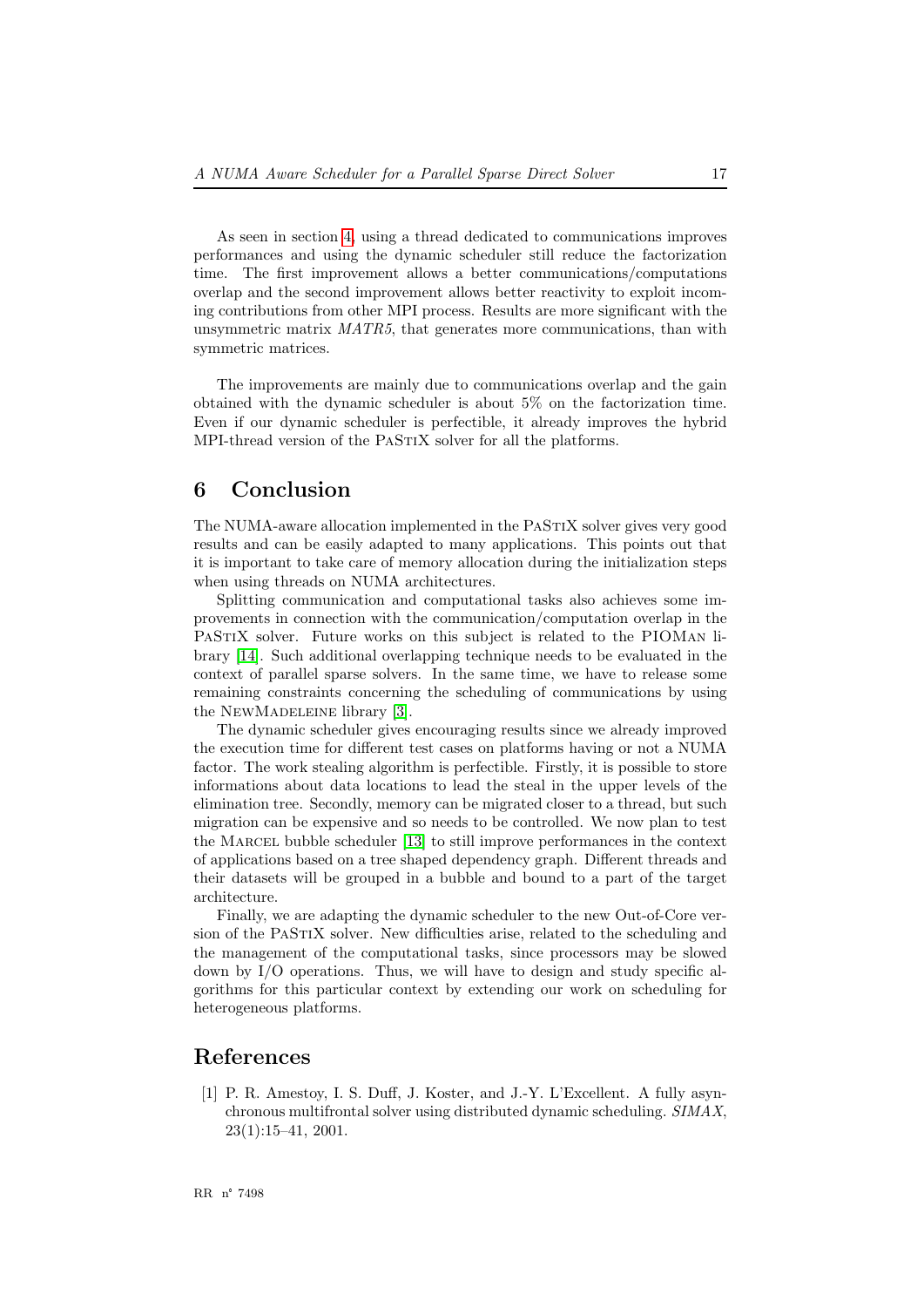- <span id="page-20-5"></span>[2] Joseph Antony, Pete P. Janes, and Alistair P. Rendell. Exploring thread and memory placement on NUMA architectures: Solaris and Linux, Ultra-SPARC/FirePlane and Opteron/HyperTransport. In HiPC, pages 338–352, 2006.
- <span id="page-20-10"></span>[3] Olivier Aumage, Elisabeth Brunet, Nathalie Furmento, and Raymond Namyst. NewMadeleine: a fast communication scheduling engine for high performance networks. In CAC 2007 held in conjunction with IPDPS, Long Beach, California, USA, March 2007.
- <span id="page-20-0"></span>[4] Anshul Gupta. Recent progress in general sparse direct solvers. In Lecture Notes in Computer Science, volume 2073, pages 823–840, 2001.
- <span id="page-20-7"></span>[5] P. Hénon, P. Ramet, and J. Roman. PaStiX: A Parallel Sparse Direct Solver Based on a Static Scheduling for Mixed 1D/2D Block Distributions. In Irregular'2000, volume 1800 of Lecture Notes in Computer Science, pages 519–525, Cancun, Mexique, May 2000.
- <span id="page-20-1"></span>[6] P. Hénon, P. Ramet, and J. Roman. PaStiX: A High-Performance Parallel Direct Solver for Sparse Symmetric Definite Systems. Parallel Computing, 28(2):301–321, January 2002.
- <span id="page-20-4"></span>[7] P. Hénon, P. Ramet, and J. Roman. On using an hybrid MPI-Thread programming for the implementation of a parallel sparse direct solver on a network of SMP nodes. In PPAM'05, volume 3911 of Lecture Notes in Computer Science, pages 1050–1057, Poznan, Pologne, September 2005.
- <span id="page-20-3"></span>[8] P. Hénon, P. Ramet, and J. Roman. On finding approximate supernodes for an efficient ILU(k) factorization. Parallel Computing, 34:345–362, 2008.
- <span id="page-20-6"></span>[9] Kevin Barker and Kei Davis and Adolfy Hoisie and Darren Kerbyson and Michael Lang and Scott Pakin and José Carlos Sancho. Experiences in Scaling Scientific Applications on Current-generation Quad-core Processors. In LSPP'08 held in conjunction with IPDPS, Miami, Florida, USA, April 2008.
- <span id="page-20-2"></span>[10] Xiaoye S. Li and James W. Demmel. SuperLU DIST: A scalable distributed-memory sparse direct solver for unsymmetric linear systems. ACM Trans. Mathematical Software, 29(2):110–140, June 2003.
- <span id="page-20-8"></span>[11] María J. Martín, Inmaculada Pardines, and Francisco F. Rivera. Scheduling of algorithms based on elimination trees on NUMA systems. In  $Eu$ roPar'99, volume 1685 of Lecture Notes in Computer Science, pages 1068– 1072, Toulouse, France, 1999.
- <span id="page-20-9"></span>[12] Rajeev Thakur and William Gropp. Test suite for evaluating performance of MPI implementations that support MPI THREAD MULTIPLE. In EuroPVM/MPI, volume 4757 of Lecture Notes in Computer Science, pages 46–55, 2007.
- <span id="page-20-11"></span>[13] Samuel Thibault, Raymond Namyst, and Pierre-André Wacrenier. Building Portable Thread Schedulers for Hierarchical Multiprocessors: the BubbleSched Framework. In EuroPar'07, volume 4641 of Lecture Notes in Computer Science, pages 42–51, Rennes, France, August 2007.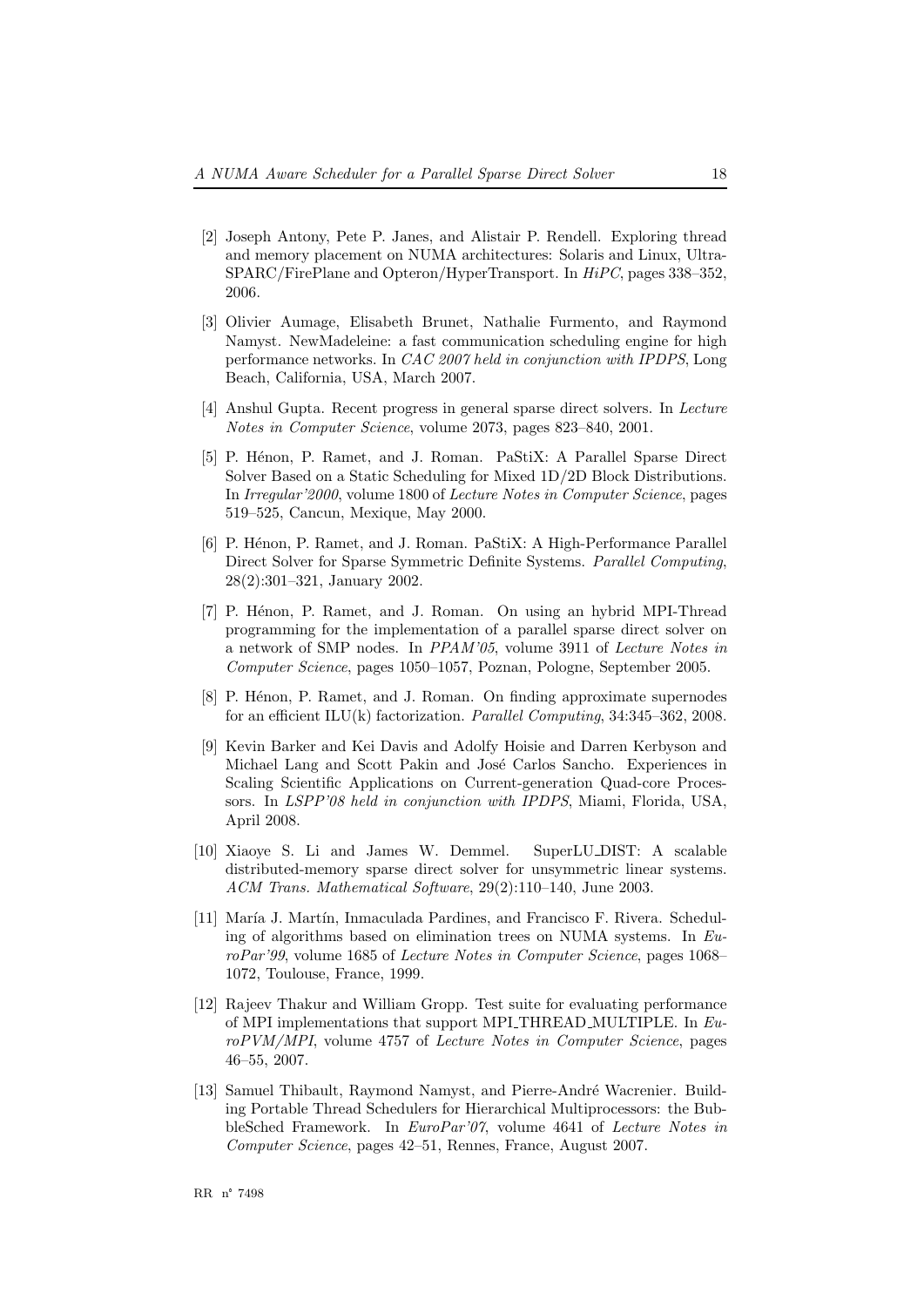<span id="page-21-1"></span>[14] Francois Trahay, Alexandre Denis, Olivier Aumage, and Raymond Namyst. Improving reactivity and communication overlap in MPI using a generic I/O manager. In EuroPVM/MPI, volume 4757 of Lecture Notes in Computer Science, pages 170–177, 2007.

# Contents

<span id="page-21-0"></span>

|          | 1 Introduction                                                                  | 3              |
|----------|---------------------------------------------------------------------------------|----------------|
| $\bf{2}$ | Experimental platforms and test cases                                           | 3              |
| 3        | NUMA-aware allocation                                                           | 5              |
|          | Data placement on NUMA architectures<br>3.1                                     | -5             |
|          | Contention on NUMA architectures $\ldots \ldots \ldots \ldots \ldots$<br>3.2    | $\overline{7}$ |
|          | 3.3                                                                             | -8             |
|          | <b>Communication Overlap</b>                                                    | 10             |
| 5.       | Dynamic scheduling for NUMA architecture                                        | 11             |
|          | Sparse direct solver and static scheduling $\ldots \ldots \ldots \ldots$<br>5.1 | 12             |
|          | 5.2                                                                             | -13            |
|          | $5.3^{\circ}$                                                                   | 15             |
| 6        | Conclusion                                                                      |                |